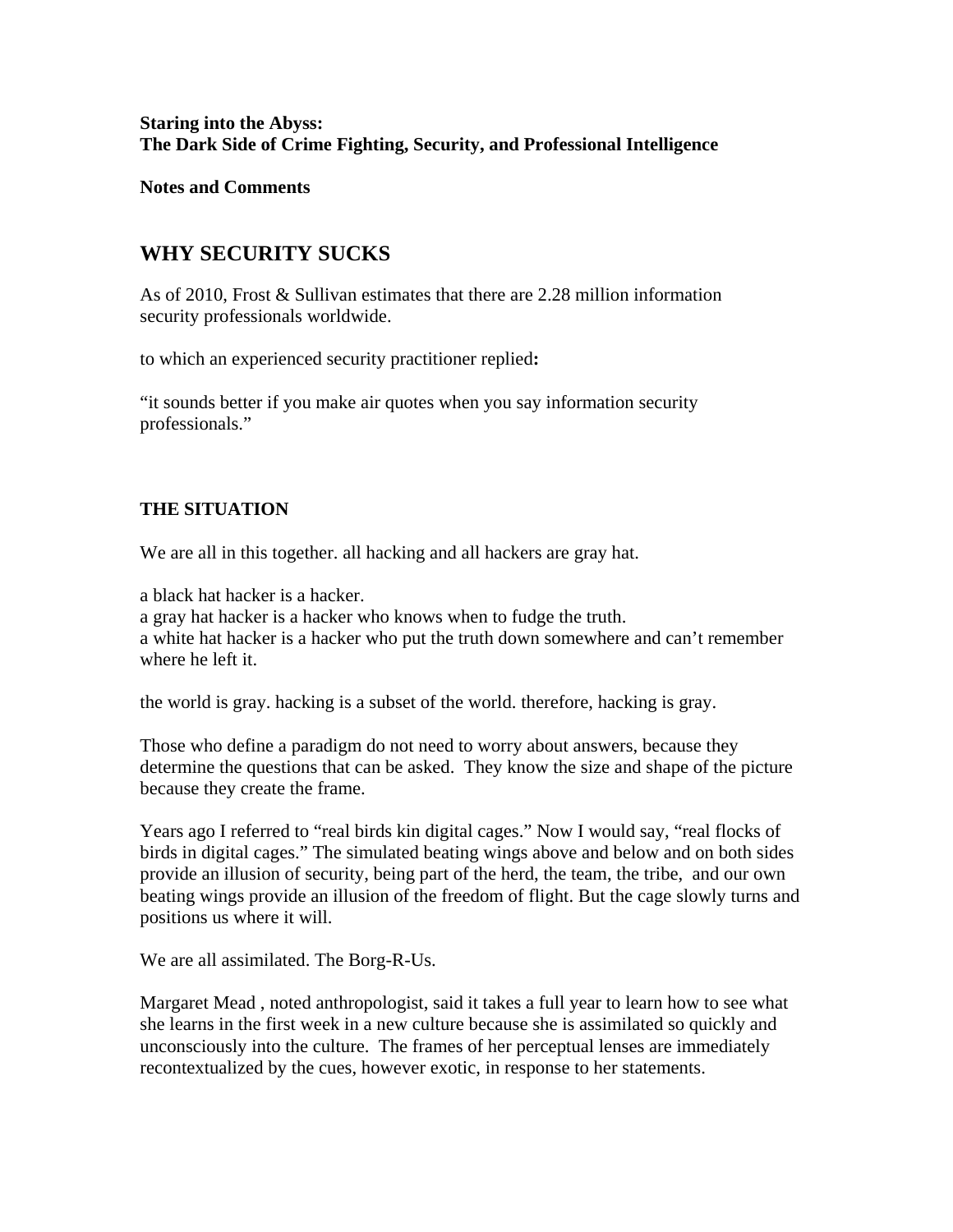In any organizational culture, we learn how to behave according to known but unwritten rules. The written rules, known only when we scan the thick book given to new hires, soon become written and unknown as they gather dust on the shelf in our cubicles.

(there are four kinds of rules: known and written, unknown and written, unknown and unwritten, and known and unwritten. The known and unwritten rules one had better learn or one won't last.

These rules define team players and whistle blowers. They define us and them. They define Team America, the tribe, our side, and all of the other ways we make a less than absolute good or value seem like an absolute good or value. We do that through agreement, reinforcement, a deeply embedded fear of consequences and reprisals, legal agreements, in short, everything that makes a seriously spiritual or religious human who takes a moral code seriously  $=$  an investigative reporter, if he or she speaks  $=$  a terrorist. Penalties escalate as The Powers categorize not the behavior, which is self-similar across those categories, but the alleged intention and allegiance of the speaker, who becomes a perp.

"The weakest link in the chain is frequently the definition of the problem, and the definition of the problem is often not what we think" – Matt Blaze

Who are we, then, really? What is the "security space" – really? What does our selfreferential narrative about the "industry" include and what does it EXCLUDE? What is the rule-base of the filter and how well does it work at the perimeter?

Where have we put the truth? and what really is it?

#### **Nothing is harder to see than things we believe so deeply we don't even see them.**

This is true in the "security space," in which our narratives are self-referential, bounded by mutual self-interest, and characterized by a heavy dose of group-think. It is true that, "if everyone is thinking the same thing, someone isn't thinking," and it is also true that one is not always rewarded for original far-seeing insight. In fact, the contrary.

My story: how do you change the paradigm? one way or another, you have to leave.

Timothy Leary: "You never get the truth from the company memo." Your individual identity, the boundary around it flexing and blurring, is absorbed into the corporate identity, and the more success you achieve in a particular culture, the more – when you open your mouth to speak – you articulate an instantiation of the Myth, the company line, the simple cover story many have come to believe. Think "Invasion of the Body Snatchers" when someone you think you know opens their mouth and outcomes not familiar speech but an alien ululation. That movie has been remade and remade again because it ports the truth of McCarthyism, to which it first referred, into our current context.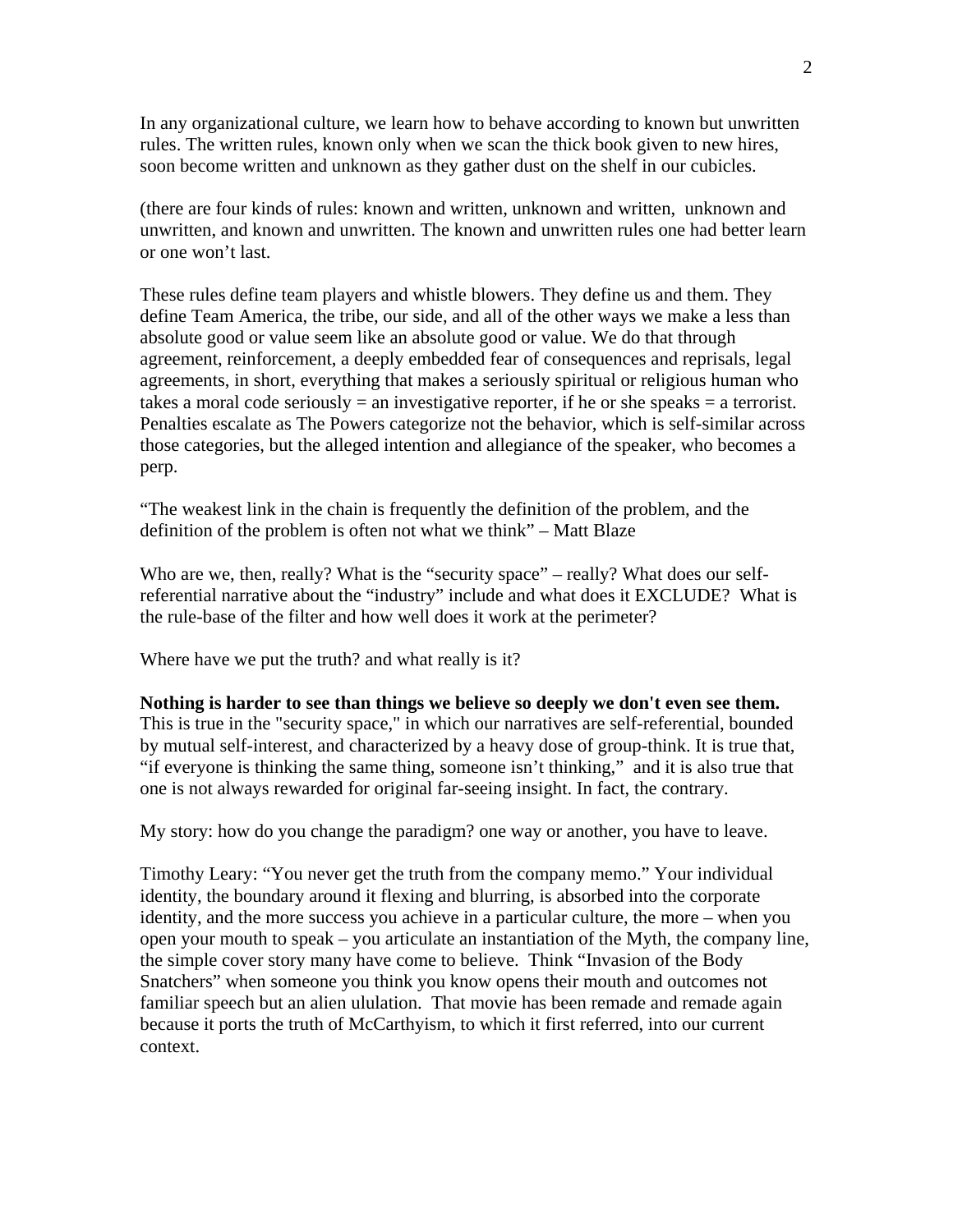#### **THE RESULT**

Analysis of deeper political and economic structures reveals behaviors and beliefs in a different light which illuminates mixed motives and the fact that legitimate and illegitimate enterprises interpenetrate one another deeply, yin-yangishly, the overworld and the underworld making up one vanilla-and-chocolate swirl of pudding, one complex system, one planetary economy and society.

There is also an serious impact on security and intelligence practitioners – on psyches, relationships, lives – when work brings one constantly up against the abrasive interface of those mixed motives. Cognitive dissonance is always present and the least of our worries, unless it leads to serious emotional stress.

Twelve-step programs as a model promise regeneration of our deepest being and say, "we are only as sick as our secrets." But life in the national security state, the security space, the intelligence "community" which permeates all meaningful communities - is founded on secrecy millions of secrets, millions of classified documents, hundreds of thousands of compartmented worlds.

"I am getting more and more cynical all the time and I still can't keep up." – Jane Wagner.

What does it do to a human being to live with often-frightening secrets – frightening because they confront us with the truth of ourselves and the myth of righteousness can no longer be sustained? Here is one story ... [insert story of Washington DC dinner].

#### **THE INTENTION BEHIND THIS PRESENTATION**

This analysis will hopefully make you think twice before uncritically using the buzzwords and jargon of the security profession - words like "security" itself, and "defense," and "cyberwar," and "terrorism," and "the enemy."

By the end of this presentation, simplistic distinctions between foreign and domestic and us and them will go liquid while the complexities of information security remain, bounded by a perimeter which has cased to be a perimeter, which is more like a moebius strip suggesting that the inside and the outside are really one thing. Niels Bohr said, "if quantum mechanics hasn't shocked you, you haven't understood it yet." In a similar way, anyone doing security or intelligence work who does not experience cognitive dissonance has lost touch with the points of reference for his or her humanity – and the real big picture in which we are all actors, inside the frame.

One example:

**Security Pros May Be Ready To Crack Under Growing Pressure, Study Says**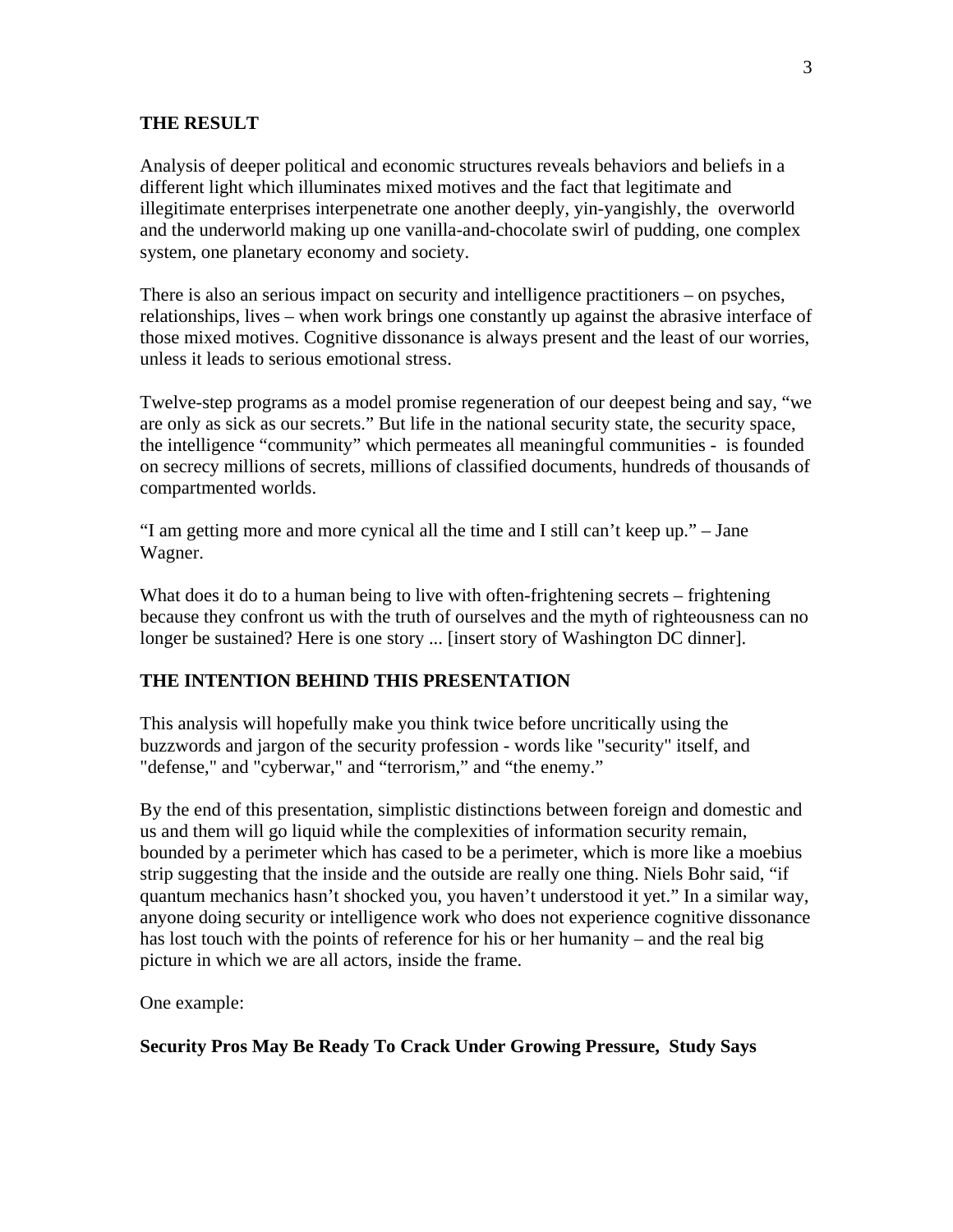## **Faced with securing personal devices and a growing base of threats, security pros feel overwhelmed, (ISC)2 survey reports**

Feb 23, 2011

# **By Tim Wilson** *Darkreading*

Faced with an attack surface that seems to be growing at an overwhelming rate, many security professionals are beginning to wonder whether their jobs are too much for them, according to a study published last week.

Conducted by Frost & Sullivan, the [2011 \(ISC\)2 Global Information Security Workforce](https://www.isc2.org/workforcestudy/Default.aspx)  [Study](https://www.isc2.org/workforcestudy/Default.aspx) (GISWS) says new threats stemming from mobile devices, the cloud, social networking, and insecure applications have led to "information security professionals being stretched thin, and like a series of small leaks in a dam, the current overworked workforce may be showing signs of strain."

"In the modern organization, end users are dictating IT priorities by bringing technology to the enterprise rather than the other way around," said Robert Ayoub, global program director for network security at Frost & Sullivan. "Pressure to secure too much and the resulting skills gap are creating risk for organizations worldwide ... They are being asked to do too much, with little time left to enhance their skills to meet the latest security threats and business demands."

As of 2010, Frost & Sullivan estimates that there are 2.28 million information security professionals worldwide. Demand for professionals is expected to increase to nearly 4.2 million by 2015, with a compound annual growth rate of 13.2 percent.

Application vulnerabilities ranked as the No. 1 threat to organizations among 72 percent of respondents, while only 20 percent said they are involved in secure software development.

Nearly 70 percent of respondents reported having policies and technology in place to meet the security challenges of mobile devices, yet mobile devices were still ranked second on the list of highest concerns by respondents. The study concludes that "mobile security could be the single most dangerous threat to organizations for the foreseeable future."

Cloud computing illustrates a serious gap between technology implementation and the skills necessary to provide security. More than 50 percent of respondents reported having private clouds in place, while more than 70 percent reported the need for new skills to properly secure cloud-based technologies.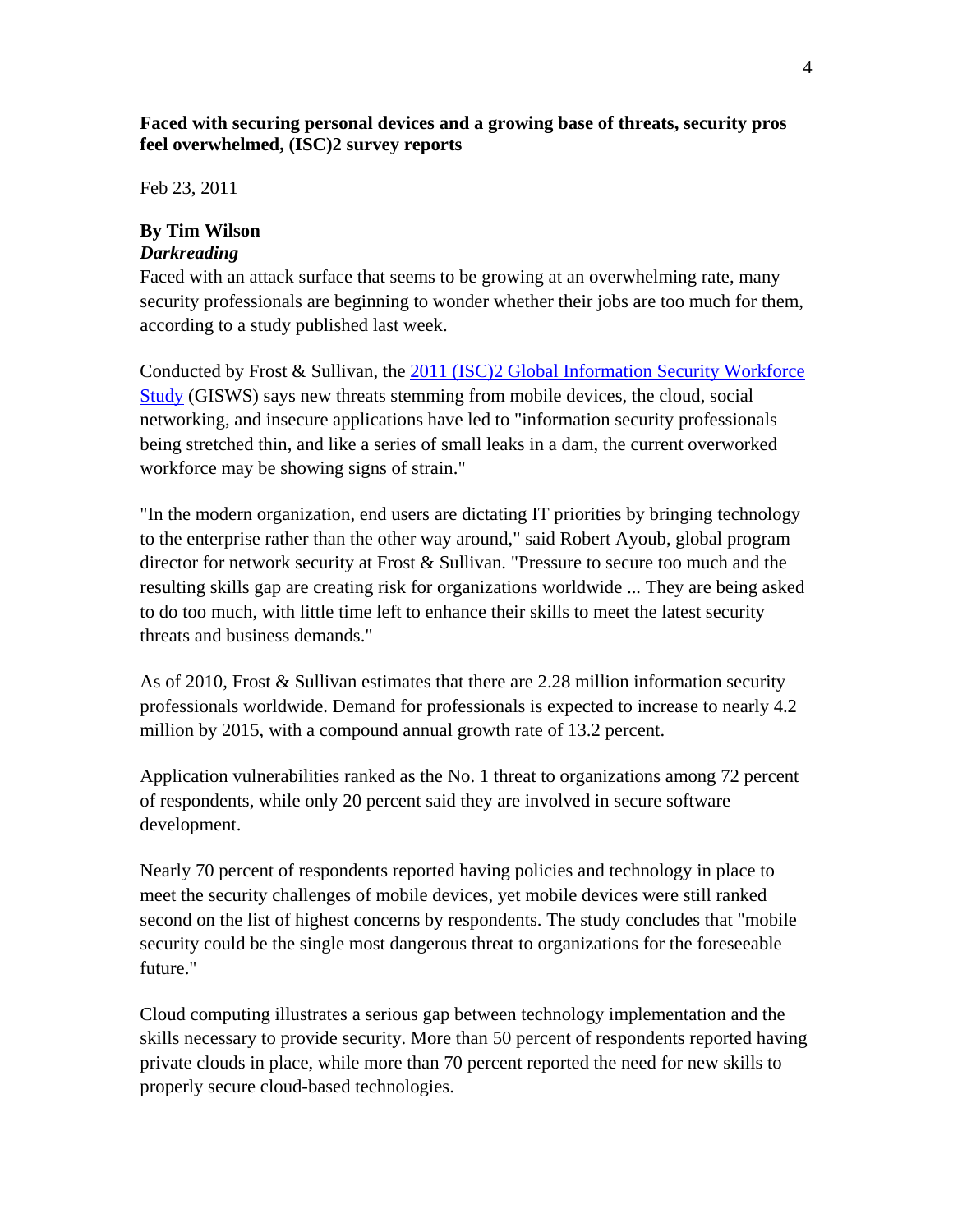Most security pros aren't ready for social media threats. Respondents reported inconsistent policies and protection for end users visiting social media sites, and nearly 30 percent had no social media security policies whatsoever.

The main drivers for the continued growth of the profession are regulatory compliance demands, greater potential for data loss via mobile devices and mobile workforce, and the potential loss of control as organizations shift data to cloud-based services, the study says.

Nearly two-thirds of respondents don't expect to see any increase in budget for information security personnel and training in 2011. Salaries showed healthy growth, with three out of five respondents reported receiving a salary increase in 2010.

When Nietzsche said, "Whoever battles monsters should take care not to become a monster too, For if you stare long enough into the Abyss, the Abyss stares also into you." (Nietzsche, Beyond Good and Evil, chapter 4, no. 146) he was warning us that becoming more fully aware has consequences. As a sign in Sandia National Lab's Physics Department says: "Do not look directly into the laser beam with your remaining eye."

So this presentation is not one of those talks that gives you 3 things to do at the office in the morning. Ideally it will echo in the weeks and months ahead when you find yourselves in situations which recall it The purpose is to reflect on who we are, not by looking at what we assert, but by observing our behavior – the same way we establish identity off and online - so we can be more effective both as practitioners of our arts and crafts and also as more fully human beings. Ideally we will think realistically about our work and lives in the context of the political and economic realities of the security profession, professional intelligence and how it permeates work and life, and global meta-national corporate structures which are the source of political decisions and economic consequences, rather than explanations rooted in paradigms of the  $20<sup>th</sup>$  century which were shaped by prior technologies.

Here is an outline:

- what we think we think
- what we really think, based on what we do

- political and economic analysis reveals a different world than the one we pretend to inhabit

-competitive intelligence and nation-state intelligence blur in this world, altering the context of security and ethical considerations of our actions which have also radically changed as a result of technologies

- the intelligence world since 1947, since 9/11, since before your birth – has exploded

- global corporate structures such as banking and financial services and how they work - vendors and the security space

- what security professionals, chatting at the digital water cooler, really think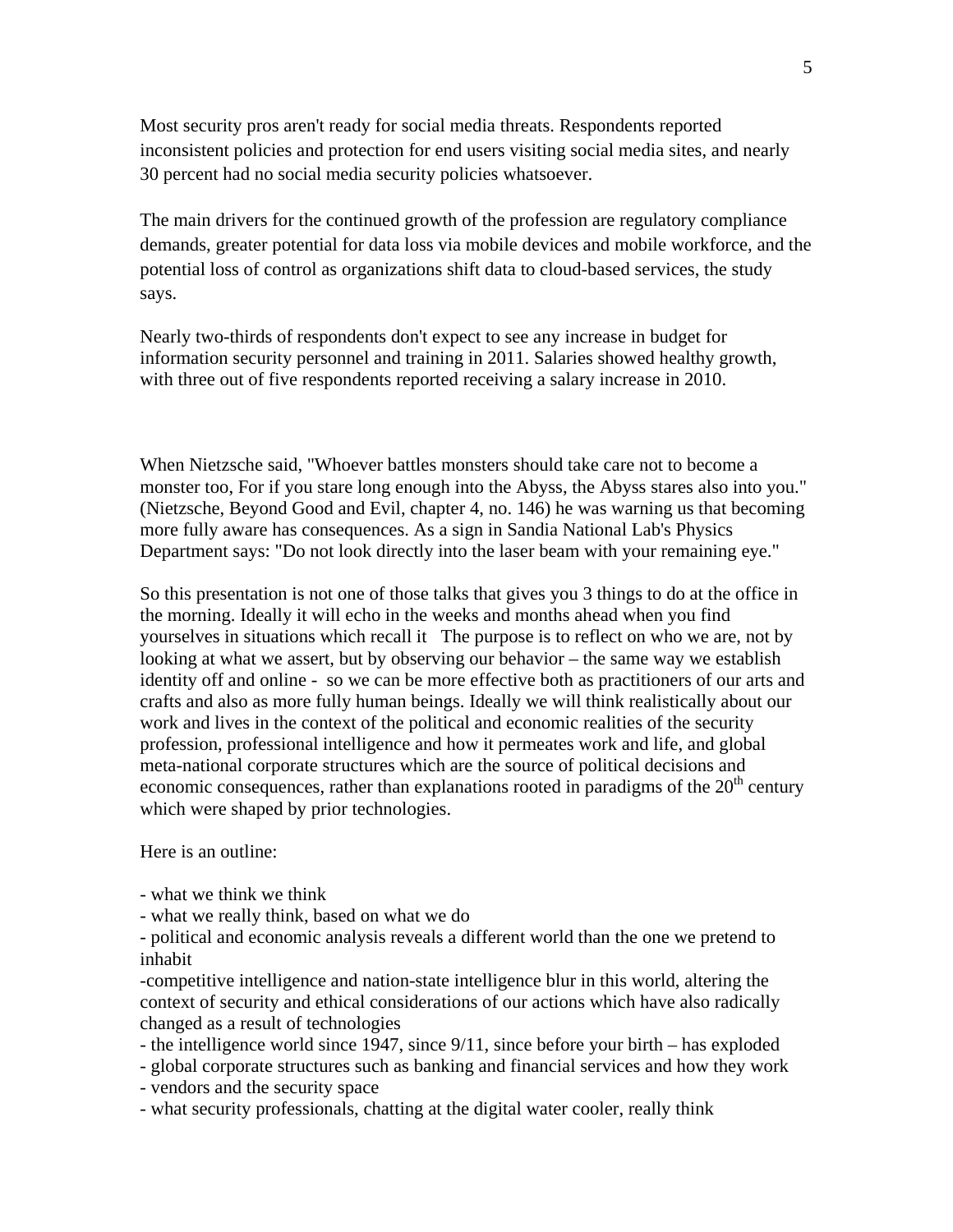- real threats

- interpenetration of the intelligence community, the security world, and meta-national corporations

- clipper revisited. why clipper? who was really the worrisome threat?

- the yin/yang of official (law and order) and unofficial (criminal) enterprises

- whistle blowing, accounting, real structures of mutuality feedback and accountability

- how to build those structures in "functional networks" – thinking about AA and the like

- the real tasks and challenges of security

things are not always what they seem, but they are always what they are "Reality is that which, when you stop believing in it, refuses to go away."  $- P$ . K. Dick

## **THINKING ABOUT SECURITY**

Discussions of security and the security industry often focus on statements about "security." This duh-sounding remark suggests a condition of primary naiveté, which is like reading for example the Bible in a literalist way, as if all statements are the same kind, devoid of historical context, outside time, space, genres, and culture – outside the context that gives them meaning, in other words, particular meanings at that, which meanings include sociological, psychological, economic, political, and cultural dimensions.

Security has a context. Turning context into content, i.e. illuminating the slightly bigger box inside which we hope to find ourselves with "out of the box thinking," gives mastery over not only security, but life, the universe, everything.

Eddie Bernays and his work is a good example of how this happens. Torches of Freedom. Bookcases and books. Guatemala and the overthrow of Arbenz.

We still have beliefs, in other words, but we do not BELIEVE in our beliefs in the same way. We contextualize them differently. We understand, we hold them differently. And that does not always happens at security conferences where the rhetoric reinforces the narrative that includes sales pitches, marketing brochures, and both bunnies handing out chocolates.

Cultural studies of media, to which I will refer a little, are about beliefs, the management of perception in the mind of society. One might say that the world divides into people who believe in their beliefs in a primary naive way – and those who don't.

Security in the real world is about – what works? Why do we bow at the Zen Center? a monk asked his audience. We bow because things seem to work better when we bow

That is practical spirituality, and applies to work and life alike. What are those things, the doing of which makes things work better, when we do them?

So this is an attempt to put what we hear at conferences - like this one - into context, the social, economic, or political dimensions of security **and how those affect our behavior**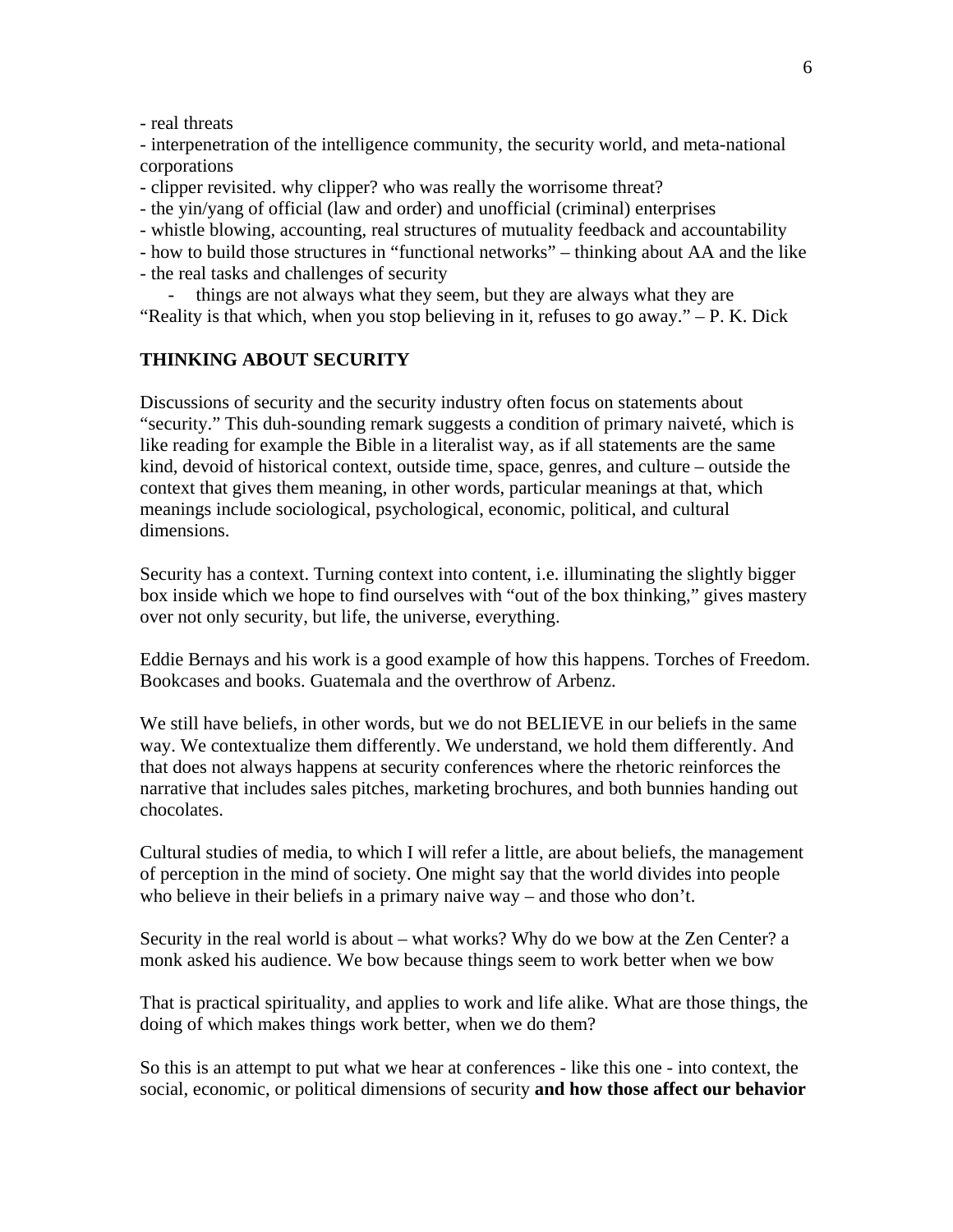and what we say. We may still make the same claims, but ... we will not believe in them in the same way. We will hear ourselves say them and quietly critique our own blather, if only inside our heads..

There is a way to hold all of this and not get all arrogant, superior, or smarmy about it. We are all merely human. No one has the high moral ground. We all swim in the same water, as Jake Gittes said in "Chinatown. "Our real challenge is to be willing to be human, to be enthusiastically and robustly human, not less than human.

Not the Borg.

.

# **THE DARK SIDE**

James Baldwin said, "The price one pays for pursuing any profession or calling is an intimate knowledge of its ugly side."

If we do not know that ugly side, we do not know the profession - or ourselves. The price we pay for self-awareness is an intimate knowledge of our ugly sides, too. So another title for this talk is: **know yourself**.

One place to look is the exploration of **deep politics, e.g.** Peter Dale Scott, " Deep Politics and the Death of JFK." There is an important "distinction between traditional conspiracy theory, conscious secret collaborations toward shared ends, and deep political analysis, the study of all those practices and arrangements, deliberate or not, which are usually repressed rather than acknowledged. In the latter, there is an open system with divergent power centers and goals, not a single objective or control point."

But more than that, a deep political system or process habitually resorts to decisionmaking and enforcement procedures outside as well as inside those publicly sanctioned by law and society. They are "**covert and suppressed, outside general awareness as well as outside acknowledged political processes."**

An example: criminal structures are often tolerated by police because of their usefulness for informing on lesser criminals. See e.g. the Whitey Bulger file. The same is true re: the intelligence community. In Chicago, e.g., there is a police-criminal symbiosis and the mob controls more than the police department it has corrupted. It controls civic life, its economic political and social underpinnings. Its depth and persistence creates the frame.

Next: as a result of morphing geopolitical structures into what we now call meta-national stage-managed globalism, Competitive Intelligence and "economic patriotism" are indistinguishable from state-based intelligence operations. When Jan Hering moved from the CIA to Motorola, it was a marker – first of what trans-nationals had become, then what meta-nationals would become.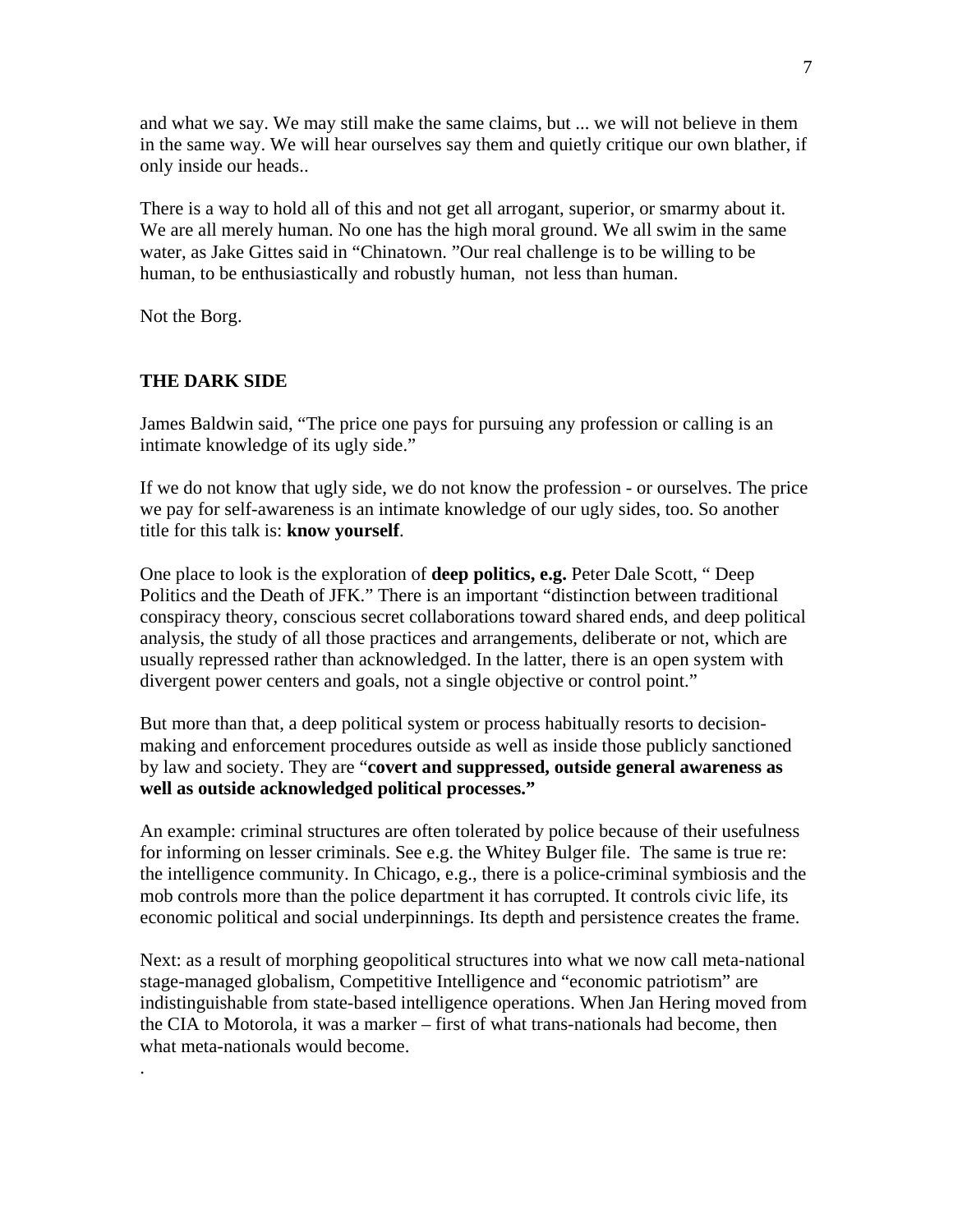I keynoted twice for a Microsoft Israel conference and shared the platform with Steve Ballmer. My job was to enhance his credibility when he spoke about taking security seriously, at long last, because the market and changing global conditions required it. Now, Bill Gates is no worse than Larry Ellison or Scott McNealy or Steve Jobs – to achieve the positions of any of them, you had better be a robber baron and use all means necessary to secure intellectual property from taking the property to taking the human head that knows the details, using the whole repertoire of techniques used by the IC

For one example of how low one can limbo, see recent revelations of the Murdoch caper, imagine much more, then know that you can't begin to imagine what they do. Or ... perhaps you can. If it is your work, too.

The nature of intelligence work has been changed by evolving technologies.

# In my presentation for the New Paradigms in Security Workshop, **CHANGING CONTEXTS OF SECURITY AND ETHICS: YOU CAN'T HAVE ONE WITHOUT THE OTHER (NPSW 2008),** I said:

"Information security as one task, both offensive and defensive, of the intelligence community sanctions breaking foreign laws while prohibiting similar activities on American soil. But simple distinctions of "foreign" and "domestic" no longer hold. The convergence of enabling technologies of intrusion, interception, and panoptic reach, combined with a sense of urgency about the counter terror imperative and a clear mandate from our leaders to do everything possible to defeat an amorphous non-state entity defined by behaviors rather than boundaries, borders, or even a clear ideological allegiance, has created an ominous but invisible and seemingly inevitable set of conditions that undermine previous cornerstones of law, ethics, even religious traditions.

# **therefore:** *Security professionals exercise an implicit, de facto thought leadership because they create structures that bind and inform society and civilization.* **Their real implicit charge is not "to defend and protect a nation" but to stabilize a world.**

*The dire possibility of societal disintegration elevates the moral responsibility of the security and intelligence communities to a higher level. Linked in cooperative activity, they are responsible for maintaining social and global order at a level of understanding far beyond that formulated in the past by any one nation. These communities in the aggregate constitute a global community of practitioners who share an ethos and modalities of operation not available to ordinary citizens; they have thereby created for themselves an intrinsic vocation or calling to maintain global order in a way that is consistent with the ethical norms and moral order articulated by the great cultural traditions even as those traditions are also transformed by diverse technologies—and even though they and we recognize that in practice that moral order and those ethical norm are often violated as a matter of practice.*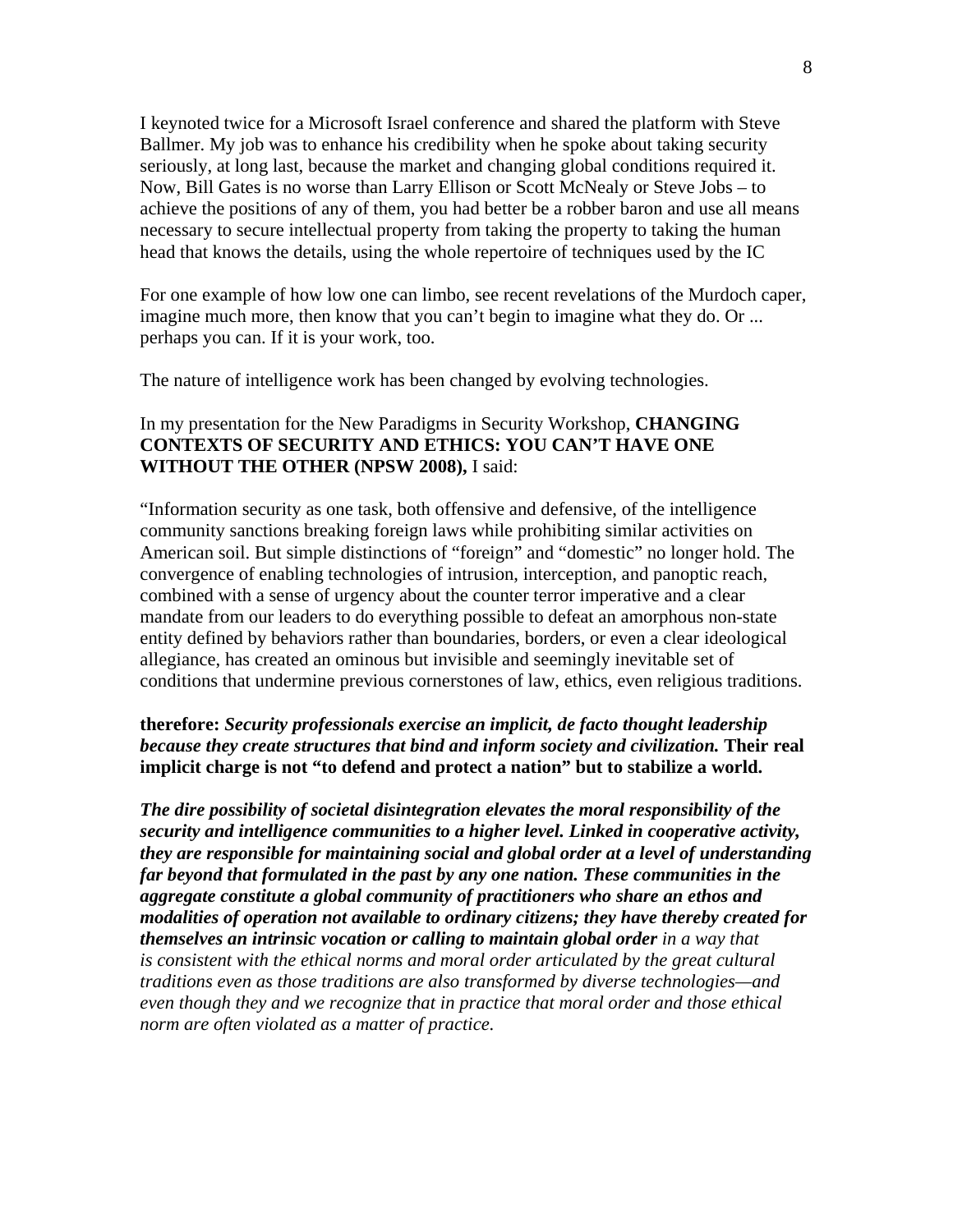A primary goal of security and intelligence work, as it is practiced, is to tell people that the world in which they will wake up will be pretty much the world in which they fell asleep.

IOW, stability, persistence of structures even as they morph, continuity of identities (even as they morph) – the same work as that done by the human organism, in effect, as it has evolved, managing cellular changes, environmental disruptions, and genetic mutations.

**Next**: we do this in the context of a world within the world, a secretive world if not a secret world, which since  $9/11$  has grown and grown ... and grown ...

Dana Priest and William Arkin wrote in the Washington Post, 7/19/2010 – of a hidden world, growing beyond control – "**The top-secret world the government created in response to the terrorist attacks of Sept. 11, 2001, has become so large, so unwieldy and so secretive that no one knows how much money it costs, how many people it employs, how many programs exist within it or exactly how many agencies do the same work.**

**\* 1,271 government organizations and 1,931 private companies work on programs related to counter terrorism, homeland security and intelligence in 10,000 locations across the United States.**

**\* 854,000 people, nearly 1.5 times as many people as live in Washington, D.C., hold top-secret security clearances.**

\* In Washington and the surrounding area, **33 building complexes for top-secret intelligence work are under construction or have been built since September 2001**. They occupy the equivalent of three Pentagons or 22 U.S. Capitol buildings - 17 million square feet of space.

**\* Many security and intelligence agencies do the same work,** creating redundancy and waste. For example, 51 federal organizations and military commands, operating in 15 U.S. cities, track the flow of money to and from terrorist networks.

Analysts who make sense of documents and conversations obtained by foreign and domestic spying publish **50,000 intelligence reports each year, a volume so large that many are routinely ignored.**

As a corollary, read my short story, *Break, Memory*, in "Mind Games," which illuminates how the masters of society manage the humplings – the 80% in the hump of the bell curve – and maintain the dregs as an example to the humplings. They do this in a world of increasing longevity by distributing memories throughout the population so all the memories are there, but only they have the algorithms and keys to the code for recovery and reassembly, thereby preventing older wiser people (silverbacks, we call ourselves) from talking to one another about relevant events and building the Big Picture.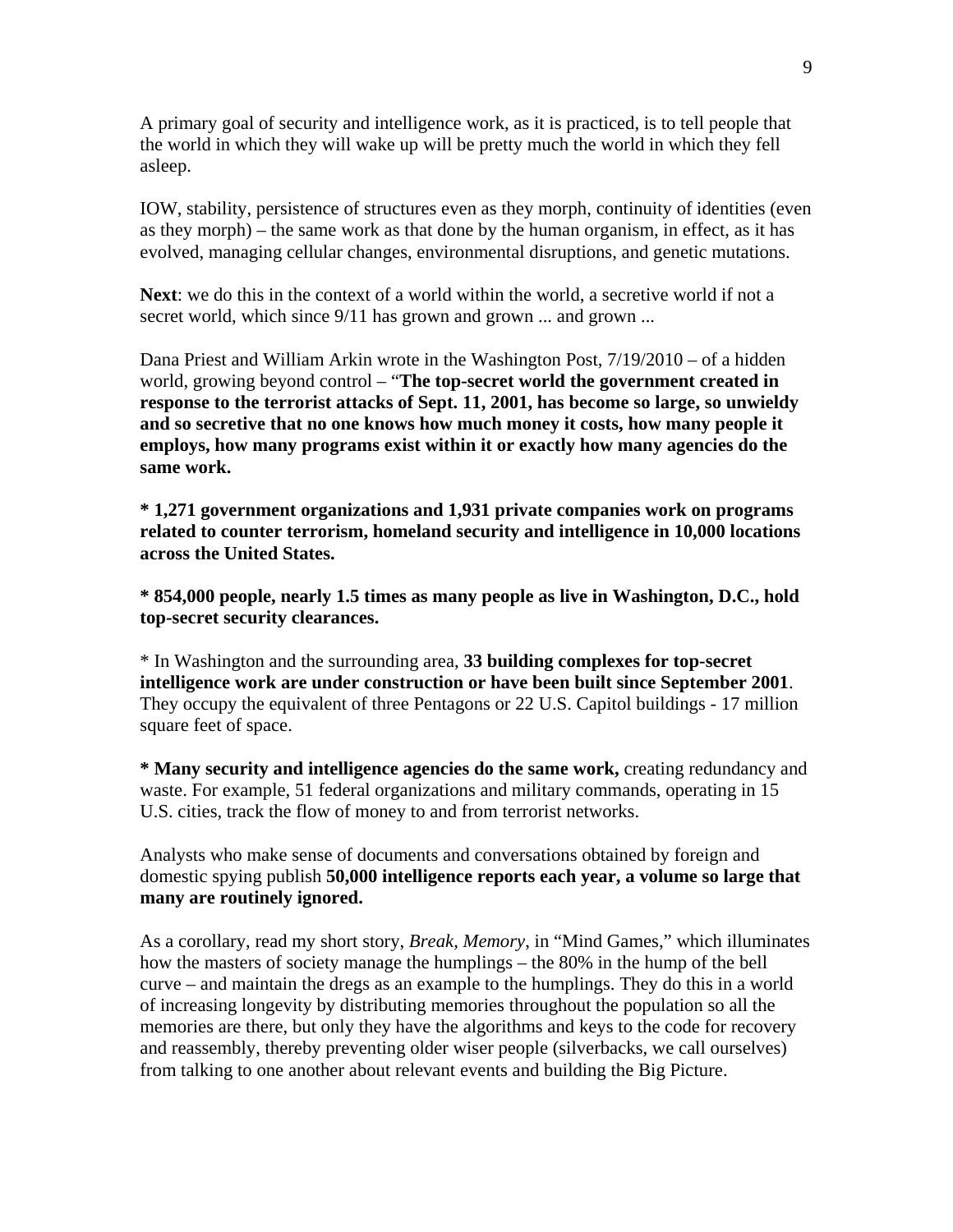**In addition** - recent US political discourse is about how much money must be cut by the government – but wars and empire and the big money for "defense" (fighting in Iraq, Iran, Afghanistan, Yemen, Somalia etc.) are seldom discussed.

"For the 2010 fiscal year, the president's base budget of the Department of Defense rose to \$533.8 billion. Adding spending on "overseas contingency operations" brings the sum to \$663.8 billion. When the budget was signed into law on October 28, 2009, the final size of the DoD's budget was \$680 billion, \$16 billion more than President Obama had requested. Defense-related expenditures outside DoD constitute \$216 billion - \$361 billion in additional spending, bringing **total defense spending to \$880 billion - \$1.03 trillion** in fiscal 2010

The U.S. DoD budget accounted in fiscal 2010 for 19% of the US federal budgeted expenditures and 28% of estimated tax revenues. Including non-DOD expenditures, defense spending was **approximately 25–29% of budgeted expenditures and 38–44% of estimated tax revenues.** According to the Congressional Budget Office. defense spending grew 9% annually on average from fiscal year 2000–2009."

A friend recalled a conversation with the late great **Bob Abbot.** My friend said: "Ahhh... I get it, you're a spy." Abbot corrected me and said, "**no, spies \*work\* for me**...".

**THE LESSON** YOU CAN NOT SEPARATE SECURITY FROM THE VAST DARK CAVE IN WHICH IS TAKES PLACE, THE WORLD OF BLACK AND GRAY OPERATIONS, MILITARY AND INTELLIGENCE WORK, A WORLD WITHIN THE WORLD, WITH MASSIVE ENGINES OF FUNDING AND THEREFORE DIRECTION OF THE MILITARY-INDUSTRIAL-ENTERTAINMENT-MEDIA-EDUCATIONAL COMPLEX.

#### **In this context, let's discuss INFORMATION SECURITY.**

**First, "vendor-space.**" (all of these quotes and subsequent quotes are from friends chatting about their work. They are anonymized to protect the innocent and guilty. They are spontaneous and based on long experience, and you can recognize I hope that they are "what's so."

What is the security business? It is what it is.

#### **An example from vendorspace:**

We deal with vendors every day. The vendor is brought to us by an enterprise that is licensing code from the vendor either to deploy internally, use in software they are building, or bundle. We analyze their code. There is typically resistance from the vendor to send their code to us that ranges from, "this is a pain in the ass but I guess I have to make my sale" to "I am going to complain and drag my feet, threaten things but give in with some small concessions" to "no way, I am the big cheese, I am not going to let you have a 3rd party assessment". Where a vendor falls along this spectrum parallels the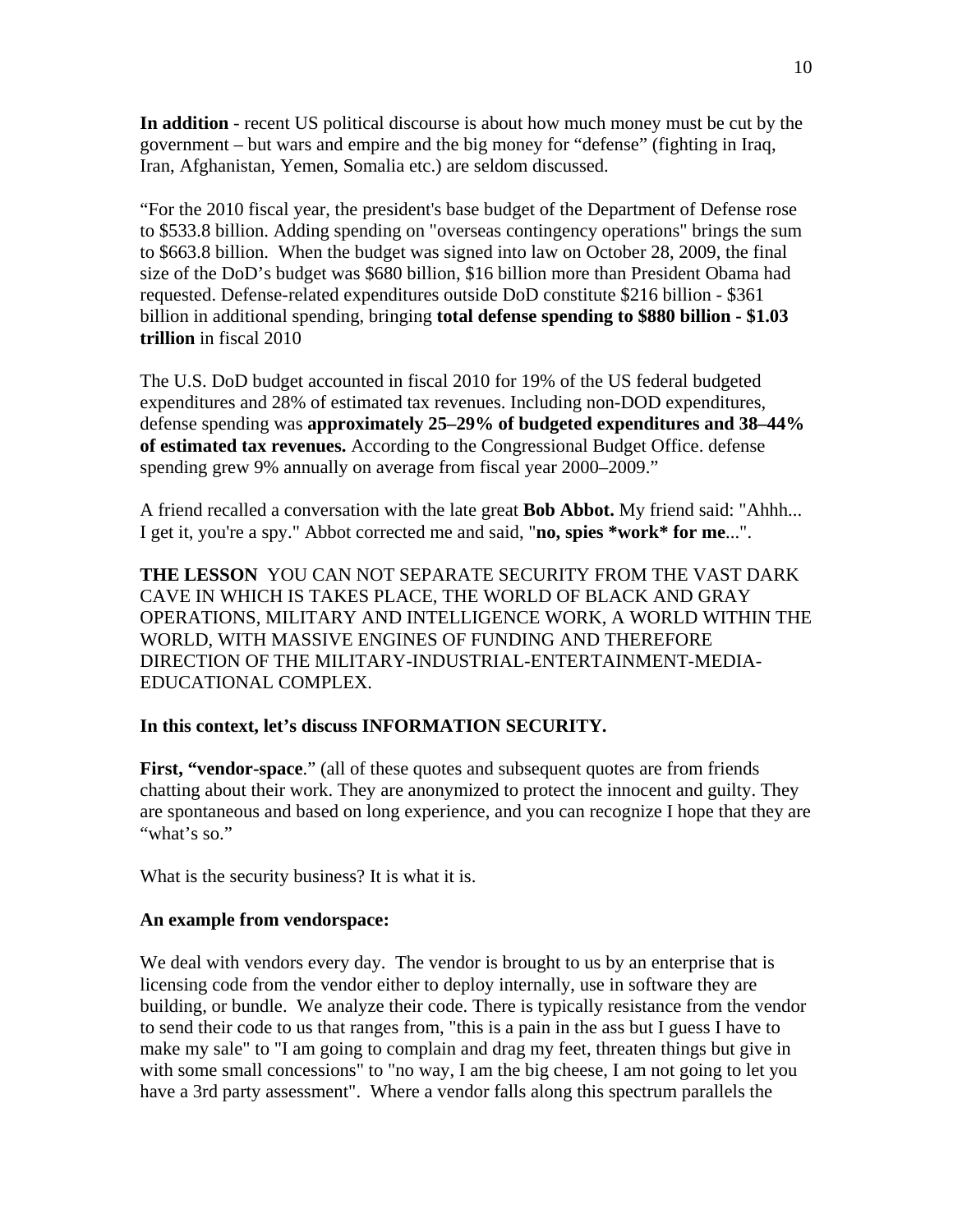economic leverage the enterprise customer has over the vendor. If the enterprise is the size of a Barclays or a Dell and the vendor is small, the vendor capitulates quickly. If the vendor and customer are the same size (think midsize bank and big Indian outsourcer) then there is more hemming and hawing but the vendor eventually gives in. If the vendor is huge and the customer is smaller than the US govt the vendor says no since they have market power. This is sort of like the US not going along with international treaties. **They don't go along because they can get away with it.**

Let's port a metaphor from the world of cyber security to the social political world:

"You do not know what assumptions the system is making,." says a security expert retired from CIA. "**What assumptions are implicit in the architecture of the system?**  You can not query the system about assumptions, hence you can't query it to reveal its flaws (or back doors.). The system is not self-aware. What does the system think it knows that it may not know? People who build systems do not understand that principle."

# **OR THEY DO UNDERSTAND IT AND MAKE USE OF IT**

**"The environment in which the logic is running is simply an unknown from a security standpoint. This means the environment needs to be audited too. It is not a good idea to use new environments for security critical code.** When PHP came out people rushed to it because it was easy to use but look at all the problems that came down the road."

# W**e're talking about nested levels of unconscious assumptions about the security industry, the security enterprise .... security, period, as a "mind space" that is leveraged for economic, political, and social advantage.**

The internet was built on an "US" model. It was built for trust and ease of access. The context of security is predicated on an us/them model – us is good, them is bad. Us is safety, them is threat. But as Pogo said, we have met the enemy and it is **us.**

In this context, what does the word "security" really mean?

A security expert with decades of experience surveyed that vendor expo floor out there – vendorspace - a couple of years ago and said: **"every single one is selling something that can't do what they claim, which is protect the enterprise."**

An editor of a national publication replied, when I suggested a particular application was built on smoke and mirrors: "Our entire industry is based on smoke and mirrors."

Ten years ago Neal Stephenson made this point at CFP about code: Without a sociopolitical context, cryptography is not going to protect you. R**elying on an encryption scheme is like trying to protect your house with a fence consisting of a single, very tall picket**. (his slide shows a lone picket rising into the sky, a bird considering it with bulging eyes.)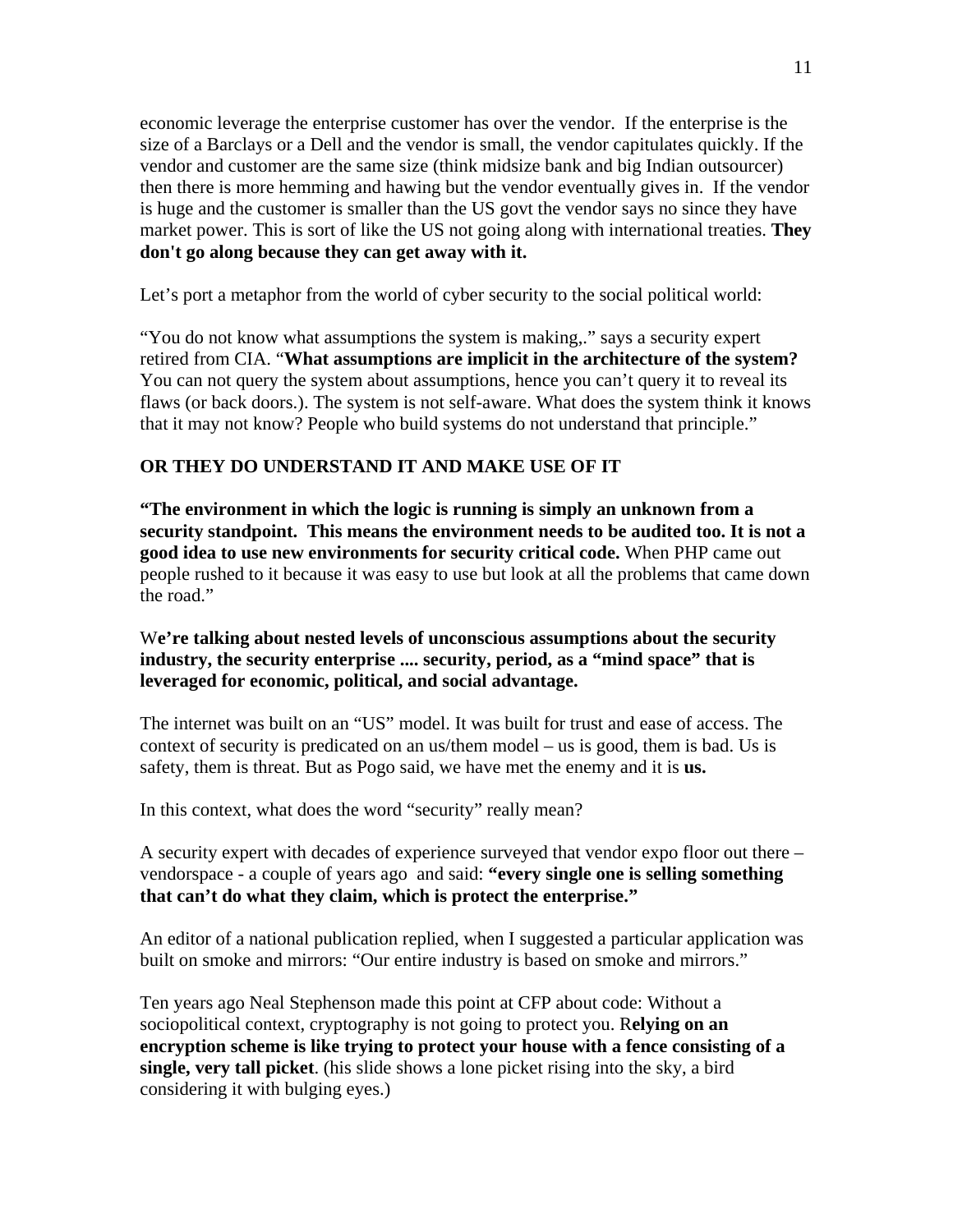# **We identify the threats that we can fight, not the threats we cannot fight.**

"cryptography is the opiate of the naive."

A noted cryptographer told Peter Neumann that the crypto built into a particular voting machine was solid. Neumann acknowledged that but pointed out that the voting machine in question was compromised: the system was broken. That's not my problem, said the cryptographer, turning it into what economists call "an externality," i.e. kicking the consequences down the road..

Another colleague said: "Security vendors sell "solutions" that address our fears, real or imaginary, and tools that can do what they can do and not what they can't do. AV does not stop at least 20%. Once you are owned you are owned. Making security powerful and invisible to the user is not the first imperative."

And another said: I remember X laughing at the ATM and other embedded device code he was looking at because it was so simple and easy to exploit, in my non-expert opinion I would say that the cell phone stuff is even easier."

To which another said: "Mobile device security implementations currently suck more ass than the abomination that we call mainstream software."

# **AND THIS IS ALL HAPPENING INSIDE THE DARK CAVE**

**Where the intelligence community, security-world, and meta-national corporations cooperate in behaviors mandated by definitions of success (political, economic, social) in which they have become complicit. But what does it have to do with ... "security?"**

As one noted: if warrantless tapping of the phone system and internet is OK and can be secret, what assurances can Google give us that they aren't the NSA's largest database. Why bother with SSL to connect to gmail and google apps when the backend can be queried by NSA?

And warrantless wiretapping of Americans IS ok, according to Gen. Michael Hayden. When asked if there might be ethical or legal issues around intercepting the communications of Americans without court warrants, Hayden said, no, because **"we have the power."**

**Building the information systems we have built is permission for using them to do whatever they can be used to do, by anyone and everyone, regardless of the intention of the builders. Attribution of an attack in cyberspace is child's play compared to attribution of moral and legal responsibility for building a system so complex that no one can possibly understand it (see the financial system for another example). If everybody does it, then nobody does it. Collusion between Murdochians, politicians and police was not a problem until ANOTHER POINT OF REFERENCE EMERGED that challenged their collusion.**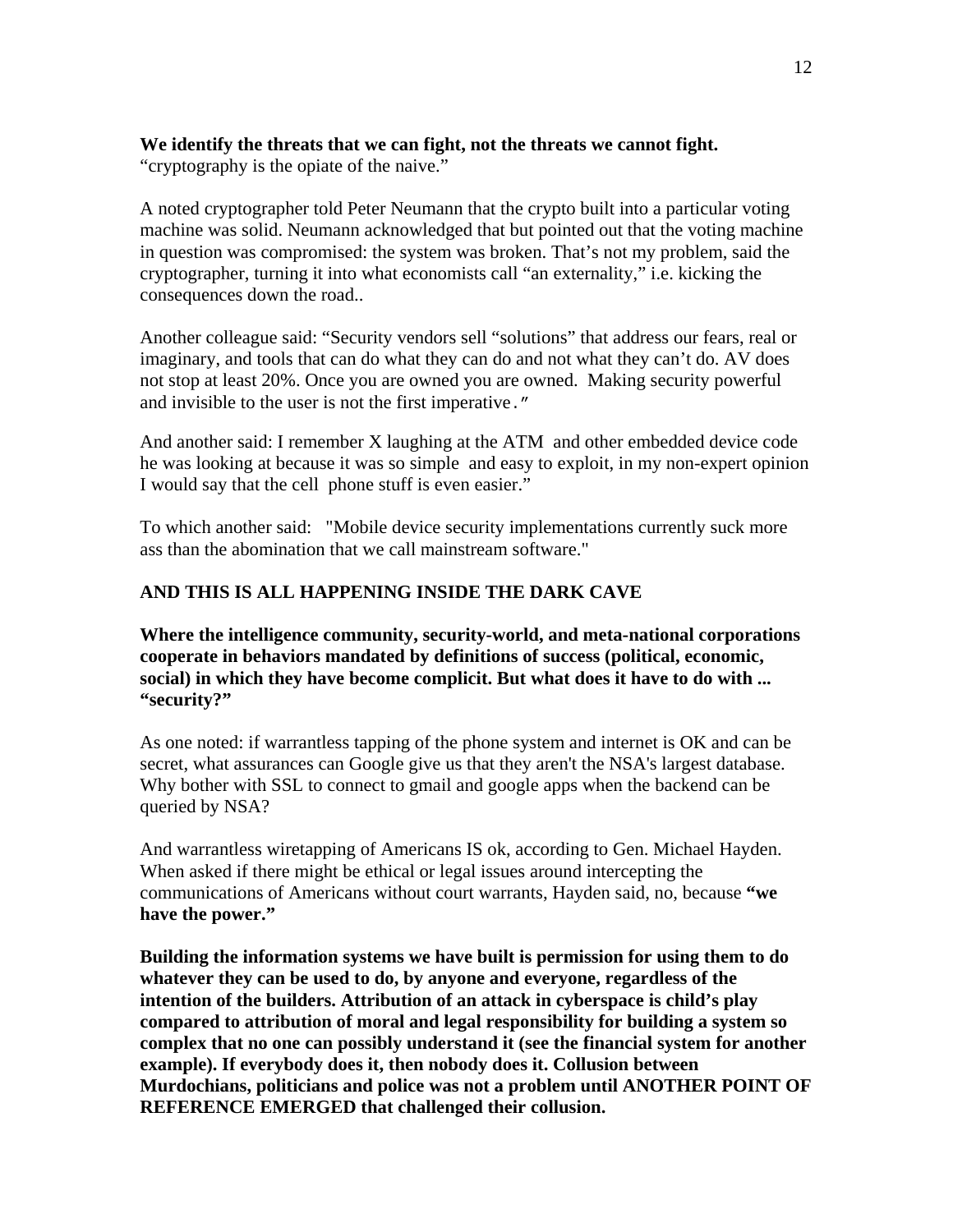**Identifying that point of reference is one theme of this presentation.**

**Dan Geer: The financial world has proven by demonstration that we humans are abundantly capable of building systems we can neither then understand nor control. The digital world is insisting on a second round of proof. Just as the greatest enemy of our personal health is ubiquitous cheap food, the greatest enemy of our national health is ubiquitous cheap interconnectivity.** 

A senior information practitioner said, after a long discussion years ago with a ranking FBI gent:

 **Your choice is not Big Brother or no Big Brother. Your choice is one Big Brother or many Little Brothers.** 

 **Think carefully before you choose.**

Clipper chip was motivated for some as much by a fear of the FBI as it was a means to enable panoptic surveillance. And for a reason: COINTELPRO 2.0 is currently in full swing.

Report Prepared by the Electronic Frontier Foundation - January 2011

# **EXECUTIVE SUMMARY**

In a review of nearly 2,500 pages of documents released by the Federal Bureau of Investigation as a result of litigation under the Freedom of Information Act, EFF uncovered alarming trends in the Bureau's intelligence investigation practices. The documents consist of reports made by the FBI to the Intelligence Oversight Board of violations committed during intelligence investigations from 2001 to 2008. The documents suggest that FBI intelligence investigations have compromised the civil liberties of American citizens far more frequently, and to a greater extent, than was previously assumed. In particular, EFF's analysis provides new insight into

# : *Number of Violations Committed by the FBI*

• From 2001 to 2008, the FBI reported to the IOB approximately 800 violations of laws, Executive Orders, or other regulations governing intelligence investigations, although this number likely significantly under-represents the number of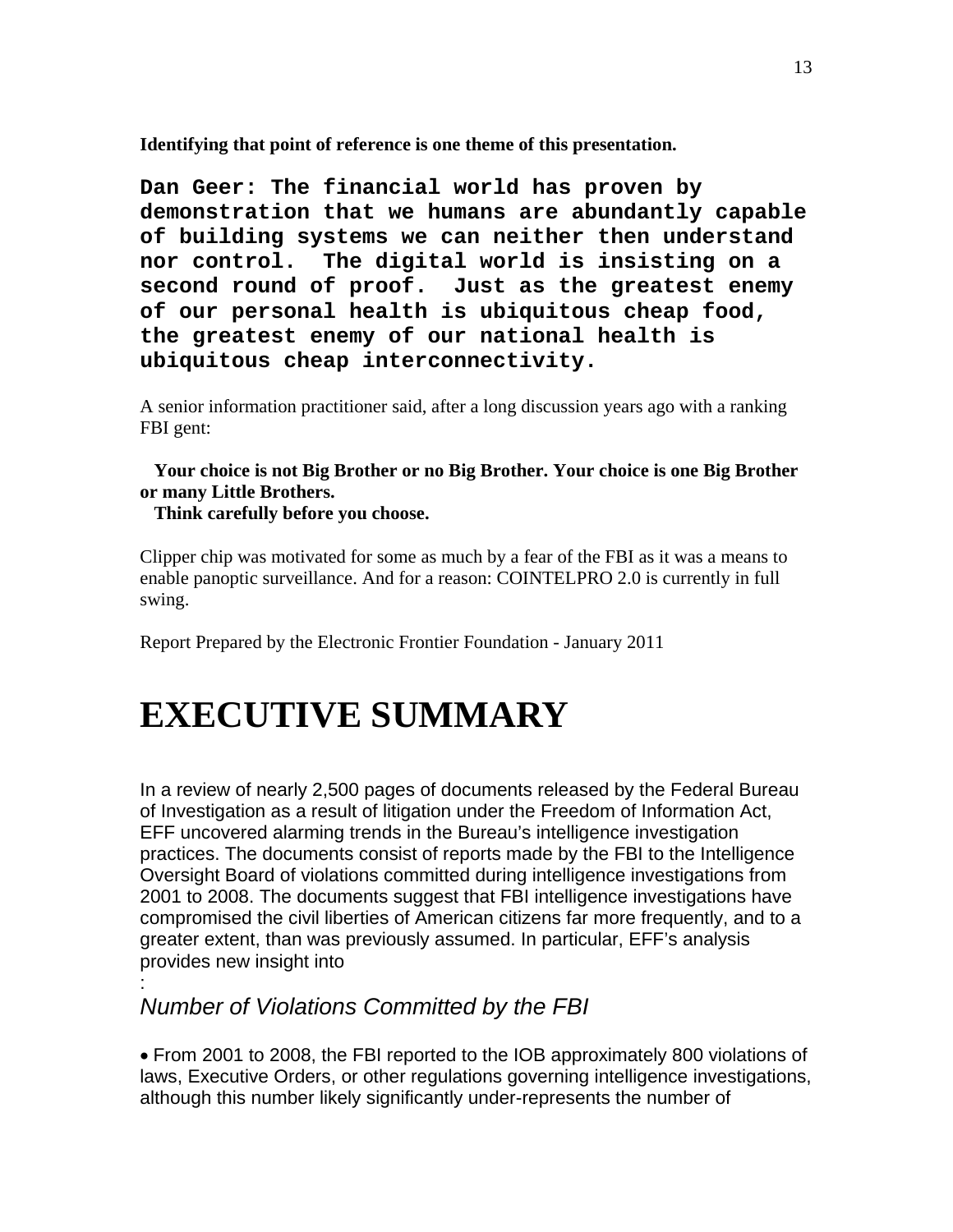violations that actually occurred.

• From 2001 to 2008, the FBI investigated, at minimum, 7000 potential violations of laws, Executive Orders, or other regulations governing intelligence investigations.

• Based on the proportion of violations reported to the IOB and the FBI's own statements regarding the number of NSL violations that occurred, the actual number of possible violations that may have occurred in the nine years since 9/11 could approach 40,000 violations of law, Executive Order, or other regulations governing intelligence investigations

# *Substantial Delays in the Intelligence Oversight Process*

• From 2001 to 2008, both FBI and IOB oversight of intelligence activities was delayed and likely ineffectual; on average, 2.5 years elapsed between a violation's occurrence and its eventual reporting to the IOB.

# *Type and Frequency of FBI Intelligence Violations*

• From 2001 to 2008, of the nearly 800 violations reported to the IOB: o over one-third involved FBI violation of rules governing internal oversight of intelligence investigations.

o nearly one-third involved FBI abuse, misuse, or careless use of the Bureau's National Security Letter authority.

o almost one-fifth involved an FBI violation of the Constitution, the Foreign Intelligence Surveillance Act, or other laws governing criminal investigations or intelligence gathering activities.

• From 2001 to 2008, in nearly half of all NSL violations, third-parties to whom NSLs were issued — phone companies, internet service providers, financial institutions, and credit agencies —contributed in some way to the FBI's unauthorized receipt of personal information.

• From 2001 to 2008, the FBI engaged in a number of flagrant legal violations, including:

o submitting false or inaccurate declarations to courts.

o using improper evidence to obtain federal grand jury subpoenas.

o accessing password protected documents without a warrant.

*For further information, contact Mark Rumold, mark@eff.org, or Jennifer Lynch, jen@eff.org.*

# **WE ARE NOT ALONE IN FINDING OURSELVES IN THIS KETTLE OF FISH:**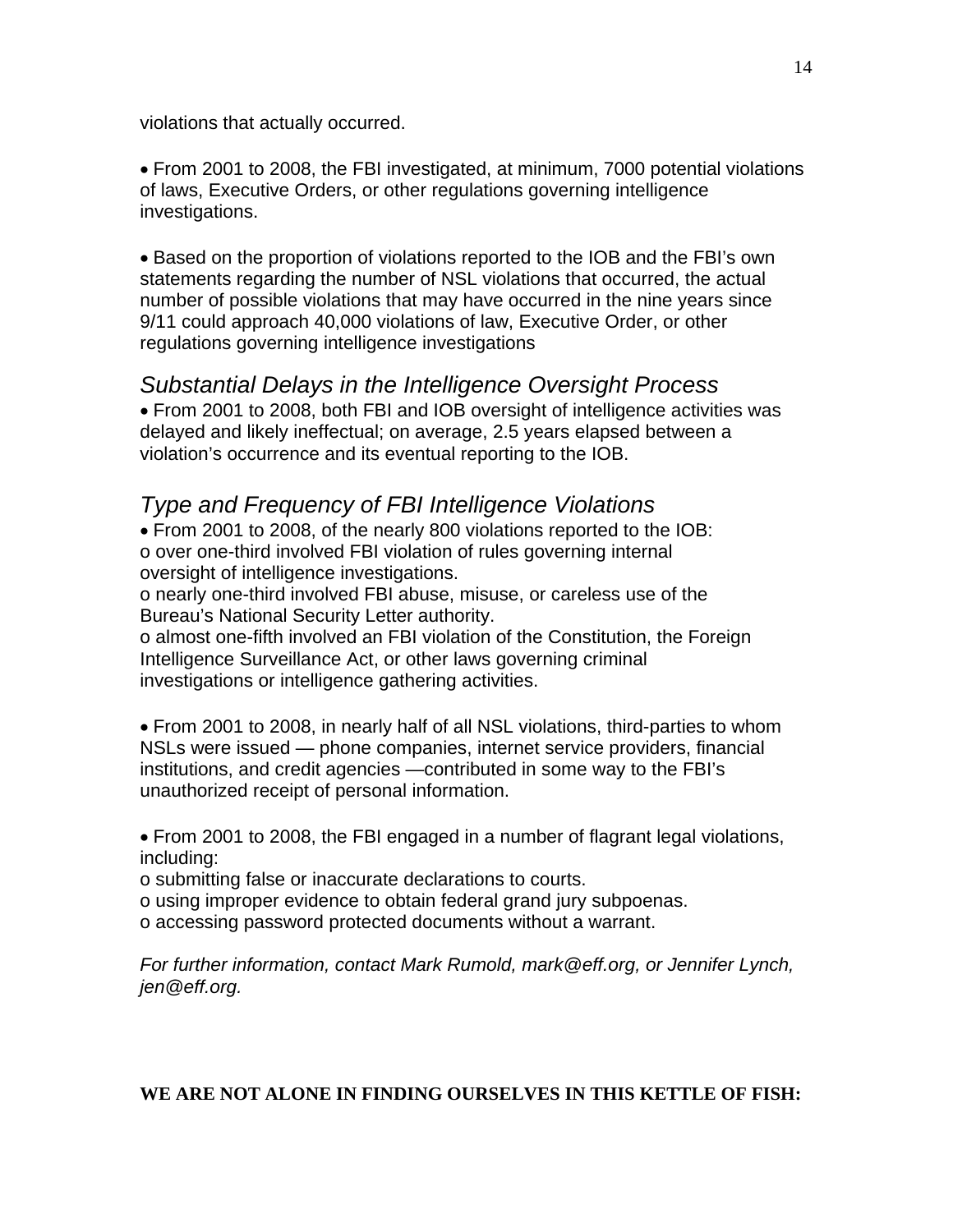The overworld and the underworld ARE the yin yang of reality. The sociologist Emile **Durkheim**'s views on crime were a departure from conventional notions. He believed that **crime is "bound up with the fundamental conditions of all social life and serves a social function.** He stated that crime implies, "not only that the way remains open to necessary change, but that in certain cases it directly proposes these changes... crime [can thus be] a useful prelude to reforms." In this sense he saw crime as being able to release certain social tensions and so have a cleansing or purging effect in society. **... To make progress, individual originality must be able to express itself...[even] the originality of the criminal...** " (1895).

Durkheim recognized deviance as important to the well-being of society and proposed that challenges to established moral and legal laws (deviance and crime, respectively) acted to unify the law-abiding. Recognition and punishment of crimes is, in effect, the very reaffirmation of the laws and moral boundaries of a society. The existence of laws and the strength thereof are upheld by members of a society when violations are recognized, discussed, and dealt with either by legal punishment (jail, fines, execution) or by social punishment (shame, exile).

Crime actually produces social solidarity, rather than weakens it. Durkheim also proposed that crime and deviance brought people in a society together. When a law is violated, especially within small communities, everyone talks about it. Meetings are sometimes held, articles are written for local news publications, and in general, a social community bristles with activity when a norm is broken. As is most often the case, a violation incites the non-violators (society as a whole) to cling together in opposition to the violation, reaffirming that society's bond and its adherence to certain norms.

A third idea Durkheim held was that deviance and crime also help to promote social change. While most violations of norms are greeted with opposition by the masses, others are sometimes not, and those violations that gain support often are re-examined by that society. Often, those activities that once were considered deviant, are reconsidered and become part of the norms, simply because they gained support by a large portion of the society. In sum, deviance can help a society to rethink its boundaries, and move toward social change, hopefully for the greater benefit of the group.

#### Durkheim on Crime

**"There is no society that is not confronted with the problem of criminality. Its form changes; the acts thus characterized are not the same everywhere; but, everywhere and always, there have been men who have behaved in such a way as to draw upon themselves penal repression. There is, then, no phenomenon that represents more indisputably all the symptoms of normality, since it appears closely connected with the conditions of all collective life."**

(1963, p. 62 [excerpt from *The Rules of the Sociological Method*])

"...We must not say that an action shocks the *conscience collective* because it is criminal,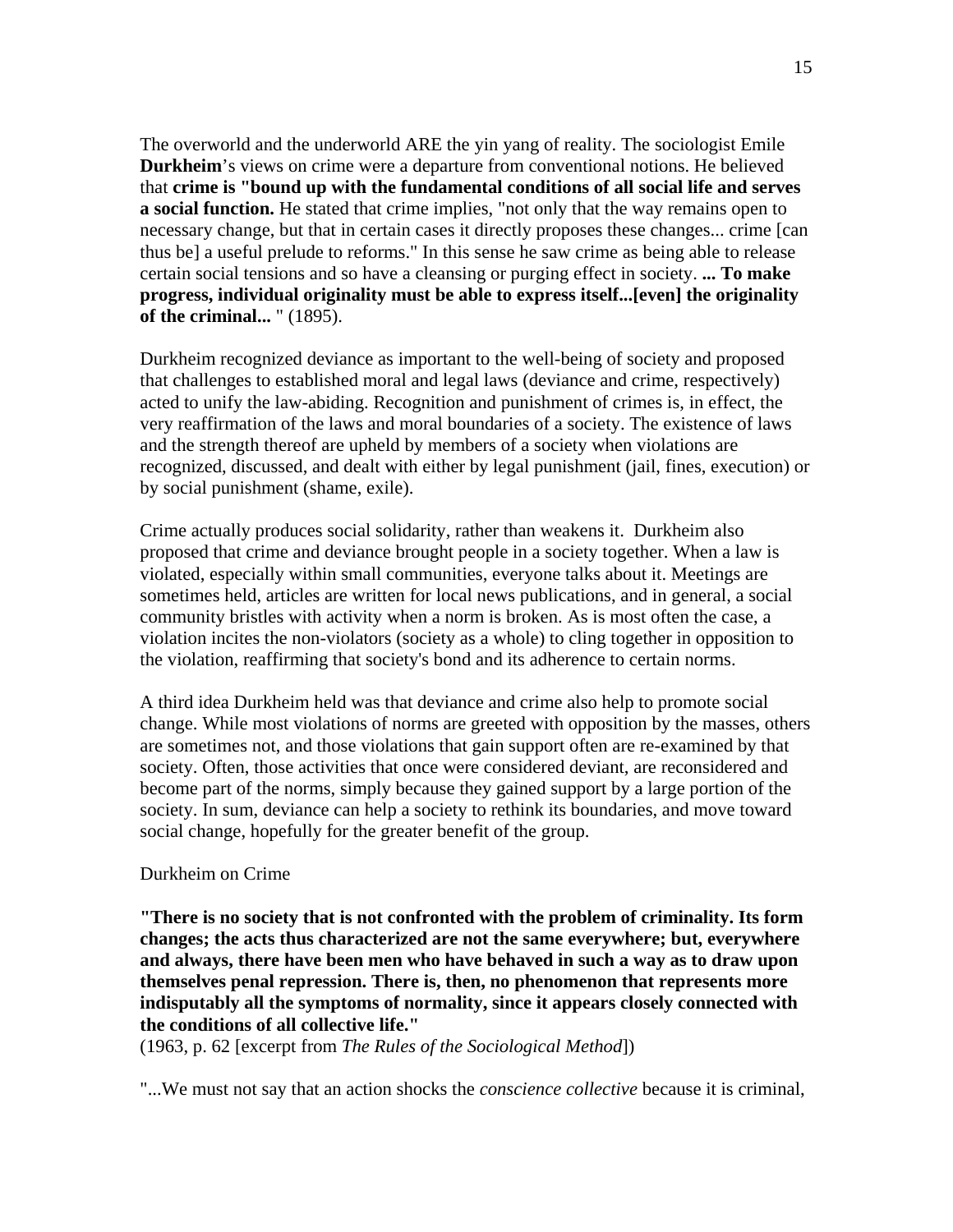but rather that it is criminal because it shocks the *conscience collective*. We do not condemn it because it is a crime, but it is a crime because we condemn it." (1972, p. 123-124 [excerpt from *The Division of Labor in Society*])]

**"Contrary to current ideas, the criminal no longer seems a totally unsociable being, a sort of parasitic element, a strange and inassimilable body, introduced into the midst of society. On the contrary, he plays a definite role in social life. Crime, for its part, must no longer be conceived as an evil that cannot be too much suppressed."** (1963, p. 63 [excerpt from *The Rules of the Sociological Method*])

**You see THE IMPLICATION:** WE are in collusion with criminals on behalf of the FUNCTIONING of society as is, as it will.

Example: extortion is a cost of doing business – but don't kill the cow or no one can get milk. That is the danger of asymmetric power: nation states might not accept the consequences a small cadre of bad actors are willing to accept, including their own deaths, in order to attack the most wired/wireless society on earth.

Growing up in Chicago helped me understand this. Working for an alderman through my college years, I was never once asked to do something that was legal on his behalf.

Example:: FBI taking a hacker and having him hack, recording it, telling him he broke the law (although on their behalf) and now they own him: CONTROL

They do not call someone who runs agents a control for no reason. LBJ said, trust is when you've got him by the balls.

The web is extensive, dark, and pervasive:

Example: **price fixing and air cargo companies**: WSJ Nov 8 2010: Air France-KLM Face EUR150M-EUR250M Cargo Price Fixing Fine

PARIS (Dow Jones)--**Franco-Dutch airline Air France KLM (AF.FR) faces a new EUR150 million to EUR250 million fine Tuesday when the European Commission releases its verdict on an alleged air cargo cartel, French daily Les Echos Monday reports without citing its sources.** 

Air France-KLM, which provisioned EUR530 million for the case in 2007-2008, has already paid EUR258.7 million in fines in the U.S., Canada and Australia for the same affair, Les Echos said.

Tuesday, it could be fined another EUR150 million to EUR250 million, the newspaper reported, without citing sources.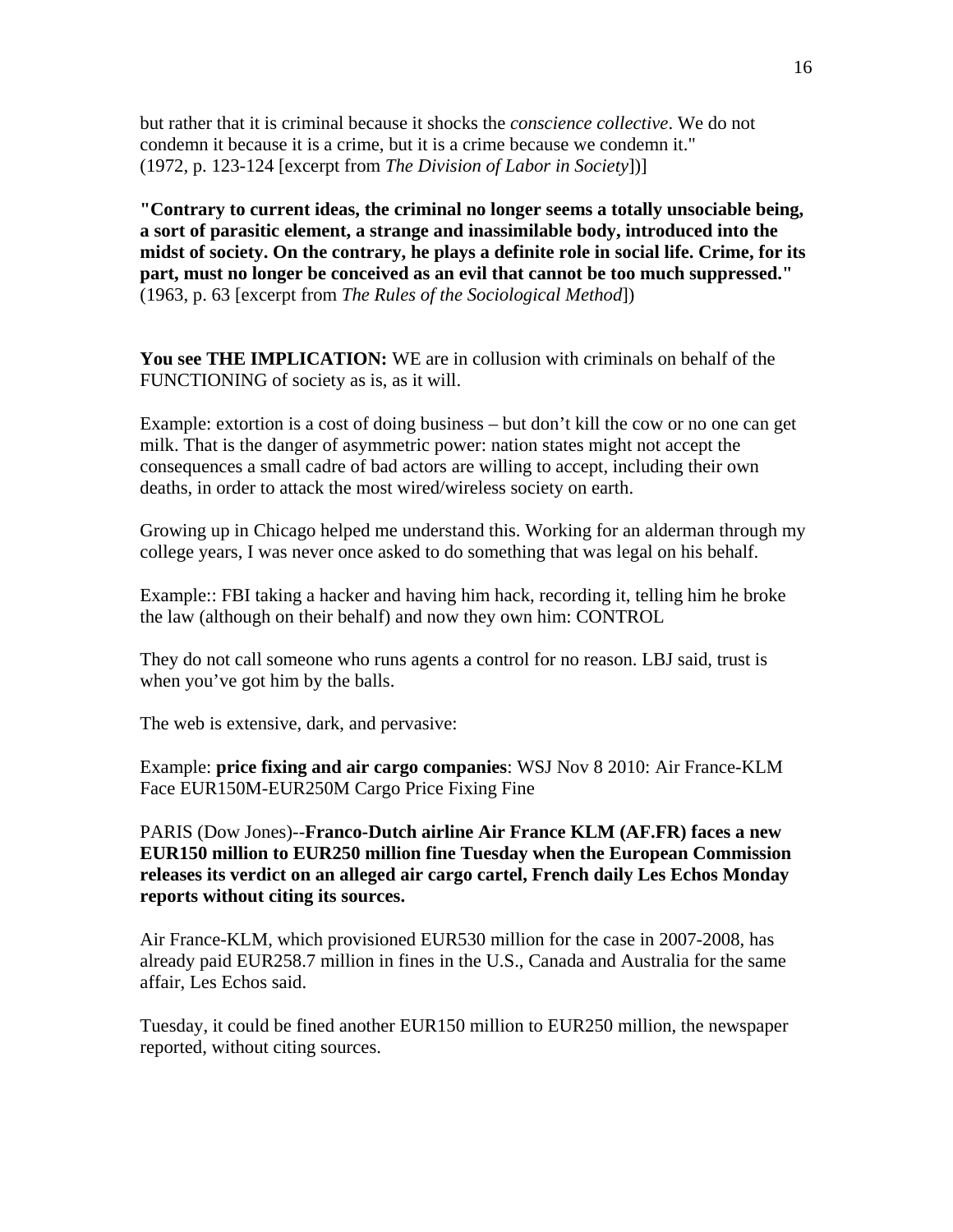#### **Air France-KLM and several other airlines have been accused of fixing prices since**

**2000**, by making deals among themselves over surcharges they imposed to offset increases in fuel costs, and in the cost of additional anti terrorism measures, as well as extra war-risk insurance premiums following the outbreak of war in Iraq in 2003.

The commission can penalize companies as much as 10% of their annual global sales if they find evidence of price-fixing.

Air France-KLM denied to comment on the report Monday. "Brussels has not yet taken a decision," a spokeswoman told Dow Jones Newswires, without even confirming a decision is due Tuesday.

The interpenetration of the overworld and underworld is most obvious in practices of **money laundering and banking.** 

Which enterprises are cited as being in the forefront of information security? Financial institutions. They are therefore identified with SECURITY. but ... if they are fostering conditions of radical insecurity in the world ... then we are in the position of, for example, the Army counter-intelligence agent sent to Haiti in the 90s to interdict drugs, who found out ... he told me ... that a presidential colleague was coming down to make sure the route remained OPEN**.** [CIA agent Michel-Joseph Francois, a Haitian police chief, indicted for smuggling 33 tons of heroin and cocaine. "Haiti's corrupt officials protected about 50 tons of cocaine/year that transited to the US in the early 1990s." ("Cocaine Politics" by Peter Dale Scott and Jonathan Marshall)]

> **US Bank Money Laundering - Enormous By Any Measure** By James Petras Professor of Sociology, Binghamton University

There is a consensus among U.S. Congressional Investigators, former bankers and international banking experts that **U.S. and European banks launder between \$500 billion and \$1 trillion of dirty money each year, half of which is laundered by U.S. banks alone. As Senator Carl Levin summarizes the record: "Estimates are that \$500 billion to \$1 trillion of international criminal proceeds are moved internationally and deposited into bank accounts annually. It is estimated that half of that money comes to the United States".**

Over a decade then, **between \$2.5 and \$5 trillion criminal proceeds have been laundered by U.S. banks and circulated in the U.S. financial circuits**. Senator Levin's statement however, only covers criminal proceeds, according to U.S. laws. It does not include illegal transfers and capital flows from corrupt political leaders, or tax evasion by overseas businesses. **A leading U.S. scholar who is an expert on international finance associated with the prestigious Brookings Institute estimates "the flow of corrupt money out of developing (Third World) and transitional (ex-Communist) economies**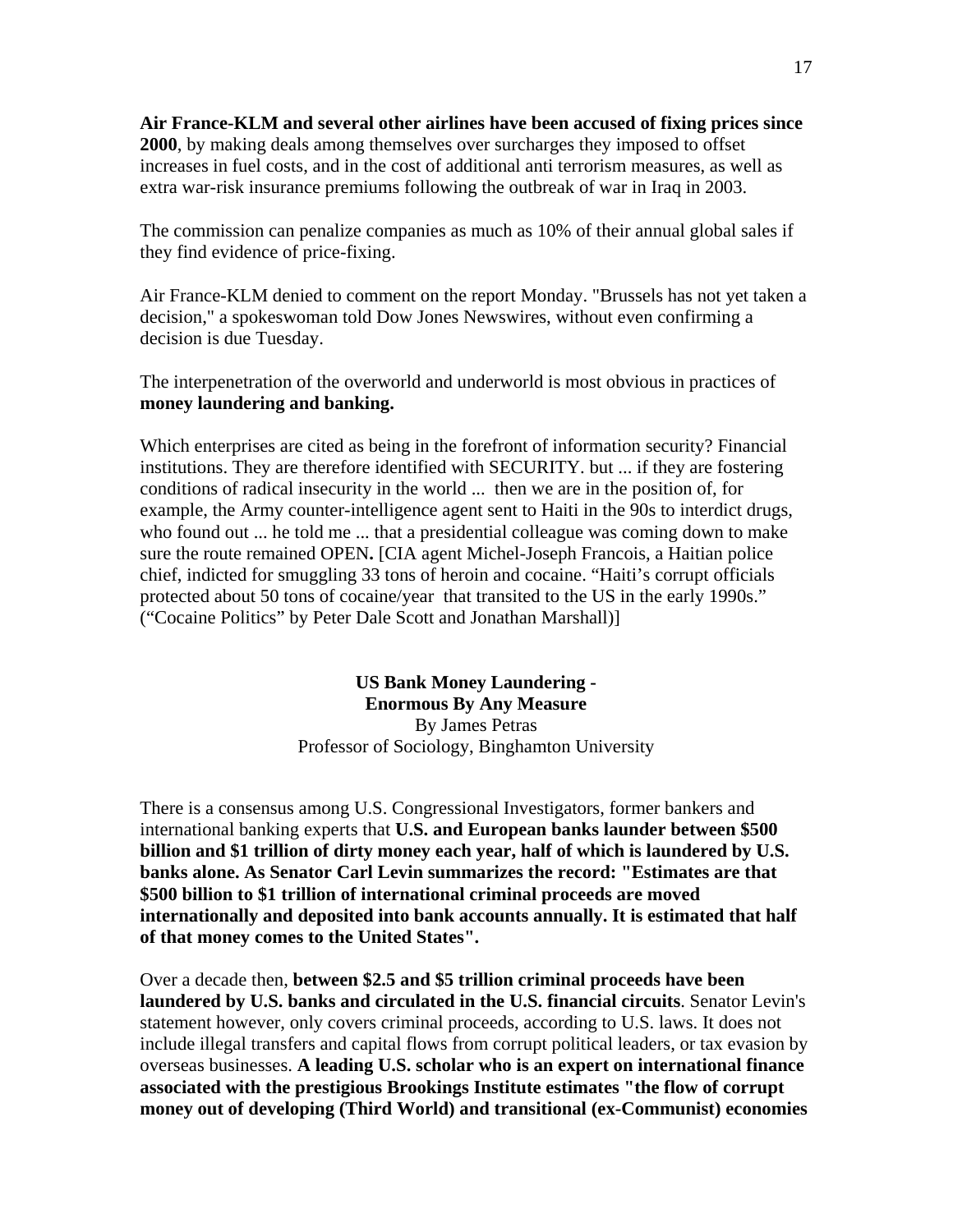**into Western coffers at \$20 to \$40 billion a year and the flow stemming from mispriced trade at \$80 billion a year or more.** My lowest estimate is \$100 billion per year by these two means by which we facilitated a trillion dollars in the decade, at least half to the United States. Including the other elements of illegal flight capital would produce much higher figures. The Brookings expert also did not include illegal shifts of real estate and securities titles, wire fraud, etc.

In other words, **an incomplete figure of dirty money (laundered criminal and corrupt money) flowing into U.S. coffers during the 1990s amounted to \$3-\$5.5 trillion. This is not the complete picture but it gives us a basis to estimate the significance of the "dirty money factor" in evaluating the U.S. economy.** In the first place, it is clear that the combined laundered and dirty money flows cover part of the U.S. deficit in its balance of merchandise trade which ranges in the hundreds of billions annually. As it stands, the U.S. trade deficit is close to \$300 billion. **Without the "dirty money" the U.S. economy external accounts would be totally unsustainable, living standards would plummet, the dollar would weaken, the available investment and loan capital would shrink and Washington would not be able to sustain its global empire.** And the importance of laundered money is forecast to increase. Former private banker Antonio Geraldi, in testimony before the Senate Subcommittee projects significant growth in U.S. bank laundering. "The forecasters also predict the amounts laundered in the trillions of dollars and growing disproportionately to legitimate funds." The \$500 billion of criminal and dirty money flowing into and through the major U.S. banks far exceeds the net revenues of all the IT companies in the U.S., not to speak of their profits. These yearly inflows surpass all the net transfers by the major U.S. oil producers, military industries and airplane manufacturers. The biggest U.S. banks, particularly Citibank, derive a high percentage of their banking profits from serving these criminal and dirty money accounts. The big U.S. banks and key institutions sustain U.S. global power via their money laundering and managing of illegally obtained overseas funds.

#### U.S. Banks and The Dirty Money Empire

**Washington and the mass media have portrayed the U.S. as being in the forefront of the struggle against narco trafficking, drug laundering and political corruption: the image is of clean white hands fighting dirty money. The truth is exactly the opposite. U.S. banks have developed a highly elaborate set of policies for transferring illicit funds to the U.S., investing those funds in legitimate businesses or U.S. government bonds and legitimating them.** The U.S. Congress has held numerous hearings, provided detailed exposés of the illicit practices of the banks, passed several laws and called for stiffer enforcement by any number of public regulators and private bankers. Yet the biggest banks continue their practices, the sum of dirty money grows exponentially, because both the State and the banks have neither the will nor the interest to put an end to the practices that provide high profits and buttress an otherwise fragile empire.

#### **First thing to note about the money laundering business, whether criminal or corrupt, is that it is carried out by the most important banks in the USA. Secondly,**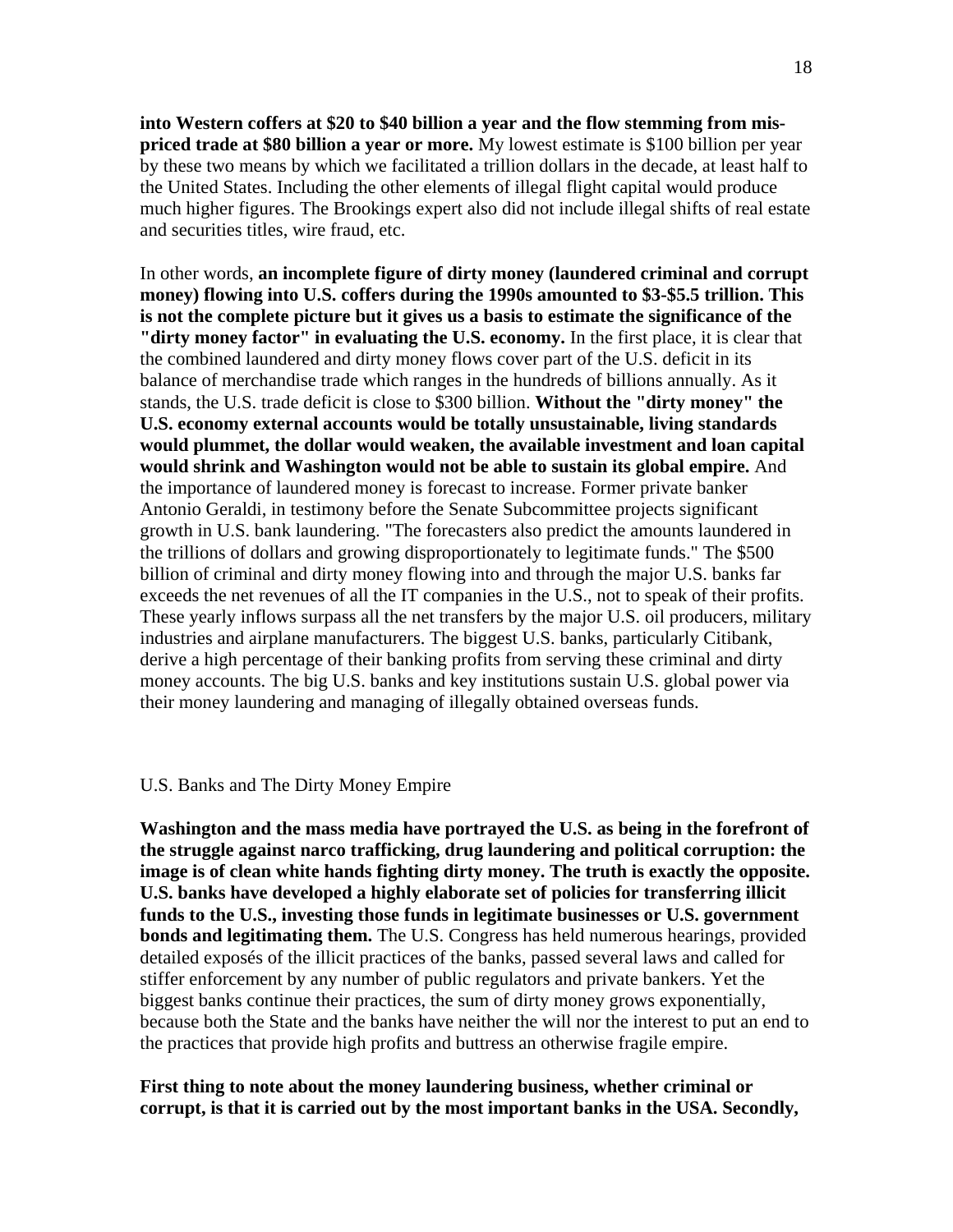**the practices of bank officials involved in money laundering have the backing and encouragement of the highest levels of the banking institutions - these are not isolated cases by loose cannons.** This is clear in the case of Citibank's laundering of Raul Salinas (brother of Mexico's ex-President) \$200 million account. When Salinas was arrested and his large scale theft of government funds was exposed, his private bank manager at Citibank, Amy Elliott told her colleagues that "this goes in the very, very top of the corporation, this was known...on the very top. We are little pawns in this whole thing" (p.35).

Citibank, the biggest money launderer, is the biggest bank in the U.S., with 180,000 employees world-wide operating in 100 countries, with \$700 billion in known assets and over \$100 billion in client assets in private bank (secret accounts) operating private banking offices in 30 countries, which is the largest global presence of any U.S. private bank. It is important to clarify what is meant by "private bank."

Private Banking is a sector of a bank which caters to extremely wealthy clients (\$1 million deposits and up). The big banks charge customers a fee for managing their assets and for providing the specialized services of the private banks. Private Bank services go beyond the routine banking services and include investment guidance, estate planning, tax assistance, off-shore accounts, and complicated schemes designed to secure the confidentiality of financial transactions. The attractiveness of the "Private Banks" (PB) for money laundering is that they sell secrecy to the dirty money clients. There are two methods that big Banks use to launder money: via private banks and via correspondent banking. PB routinely use code names for accounts, concentration accounts (concentration accounts co-mingles bank funds with client funds which cut off paper trails for billions of dollars of wire transfers) that disguise the movement of client funds, and offshore private investment corporations (PIC) located in countries with strict secrecy laws (Cayman Island, Bahamas, etc.)

For example, in the case of **Raul Salinas, PB personnel at Citibank helped Salinas transfer \$90 to \$100 million out of Mexico in a manner that effectively disguised the funds' sources and destination thus breaking the funds' paper trail. In routine fashion, Citibank set up a dummy offshore corporation, provided Salinas with a secret code name, provided an alias for a third party intermediary who deposited the money in a Citibank account in Mexico and transferred the money in a concentration account to New York where it was then moved to Switzerland and**  London. The PICs are designed by the big banks for the purpose of holding and hiding a person's assets. The nominal officers, trustees and shareholder of these shell corporations are themselves shell corporations controlled by the PB. The PIC then becomes the holder of the various bank and investment accounts and the ownership of the private bank clients is buried in the records of so-called jurisdiction such as the Cayman Islands. Private bankers of the big banks like Citibank keep pre-packaged PICs on the shelf awaiting activation when a private bank client wants one. The system works like Russian Matryoshka dolls, shells within shells within shells, which in the end can be impenetrable to a legal process.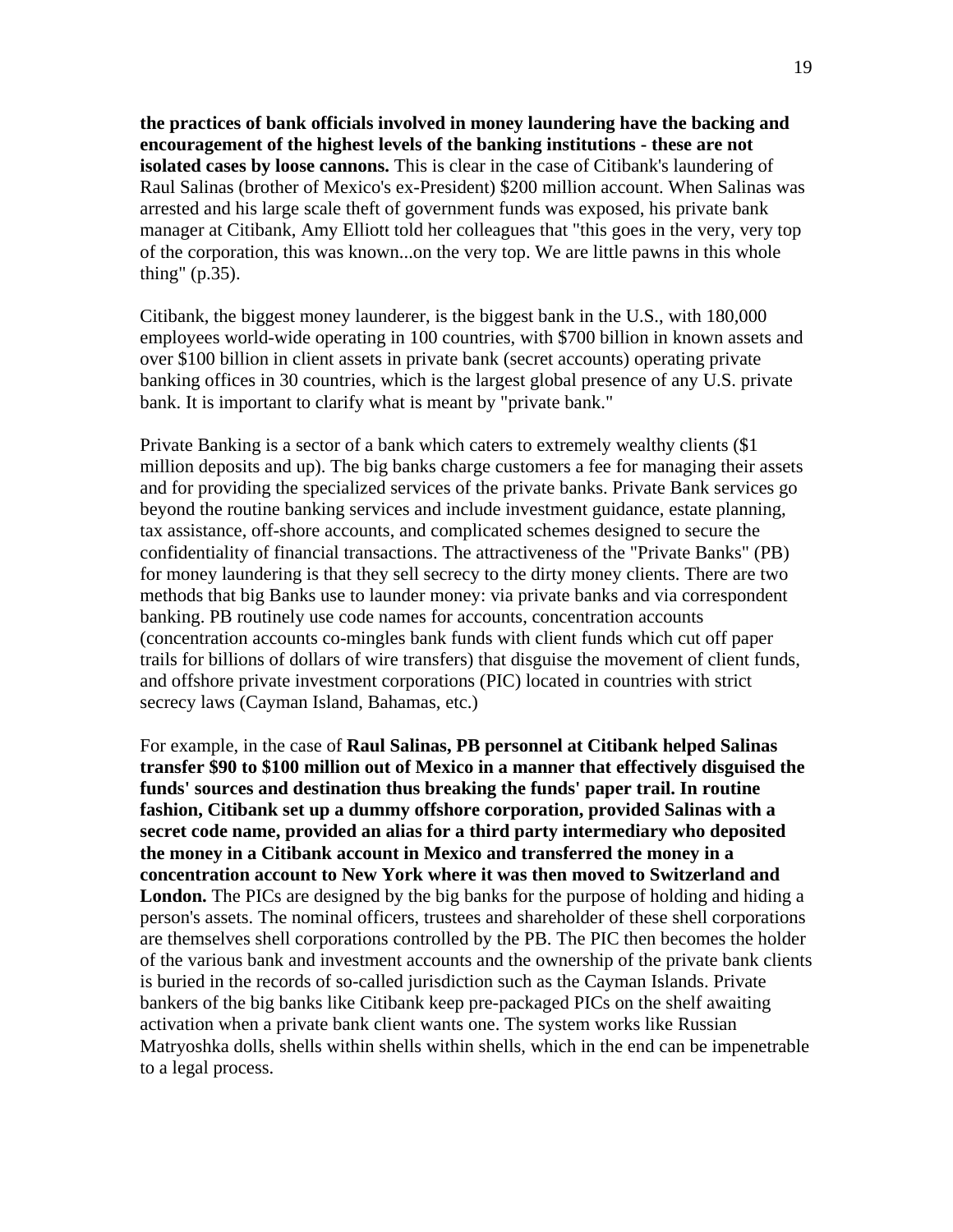The complicity of the state in big bank money laundering is evident when one reviews the historic record. Big bank money laundering has been investigated, audited, criticized and subject to legislation; the banks have written procedures to comply. Yet banks like Citibank and the other big ten banks ignore the procedures and laws and the government ignores the non-compliance. {e.g. Anti-Money Laundering

But Bank of America states in public: they have implemented an enterprise-wide Anti-Money Laundering (AML) compliance program, which covers all of its subsidiaries and affiliates, and is reasonably designed to comply with applicable laws and regulations.

## **Bank of America Anti-Money Laundering (AML) and Counter-Terrorist Financing Policy Statement**

**Crime has a destructive and devastating effect on the communities in which we operate. Safeguarding the global financial system is critically important for the economic and national security of the jurisdictions in which we operate**. Accordingly, it is the policy of Bank of America to take all reasonable and appropriate steps to prevent persons engaged in money laundering, fraud, or other financial crime, including the financing of terrorists or terrorist operations, (hereinafter collectively referred to as "money laundering") from utilizing Bank of America products and services. Compliance with both the letter and the spirit of the anti-money laundering regulatory regimes in the countries and jurisdictions in which Bank of America operates is one way the Bank works to achieve this policy.

#### **IN FACT:**

Over the last 20 years, big bank laundering of criminal funds and looted funds has increased geometrically, dwarfing in size and rates of profit the activities in the formal economy. Estimates by experts place the rate of return in the PB market between 20-25% annually. **Congressional investigations revealed that Citibank provided "services" for 4 political swindlers moving \$380 million: Raul Salinas - \$80-\$100 million, Asif Ali Zardari (husband of former Prime Minister of Pakistan) in excess of \$40 million, El Hadj Omar Bongo (dictator of Gabon since 1967) in excess of \$130 million, the Abacha sons of General Abacha ex-dictator of Nigeria - in excess of \$110 million. In all cases Citibank violated all of its own procedures and government guidelines:**  there was no client profile (review of client background), determination of the source of the funds, nor of any violations of country laws from which the money accrued. On the contrary, the bank facilitated the outflow in its prepackaged format: shell corporations were established, code names were provided, funds were moved through concentration accounts, the funds were invested in legitimate businesses or in U.S. bonds, etc. In none of these cases - or thousands of others - was due diligence practiced by the banks (under due diligence a private bank is obligated by law to take steps to ensure that it does not facilitate money laundering). In none of these cases were the top banking officials brought to court and tried. Even after arrest of their clients, Citibank continued to provide services, including the movement of funds to secret accounts and the provision of loans.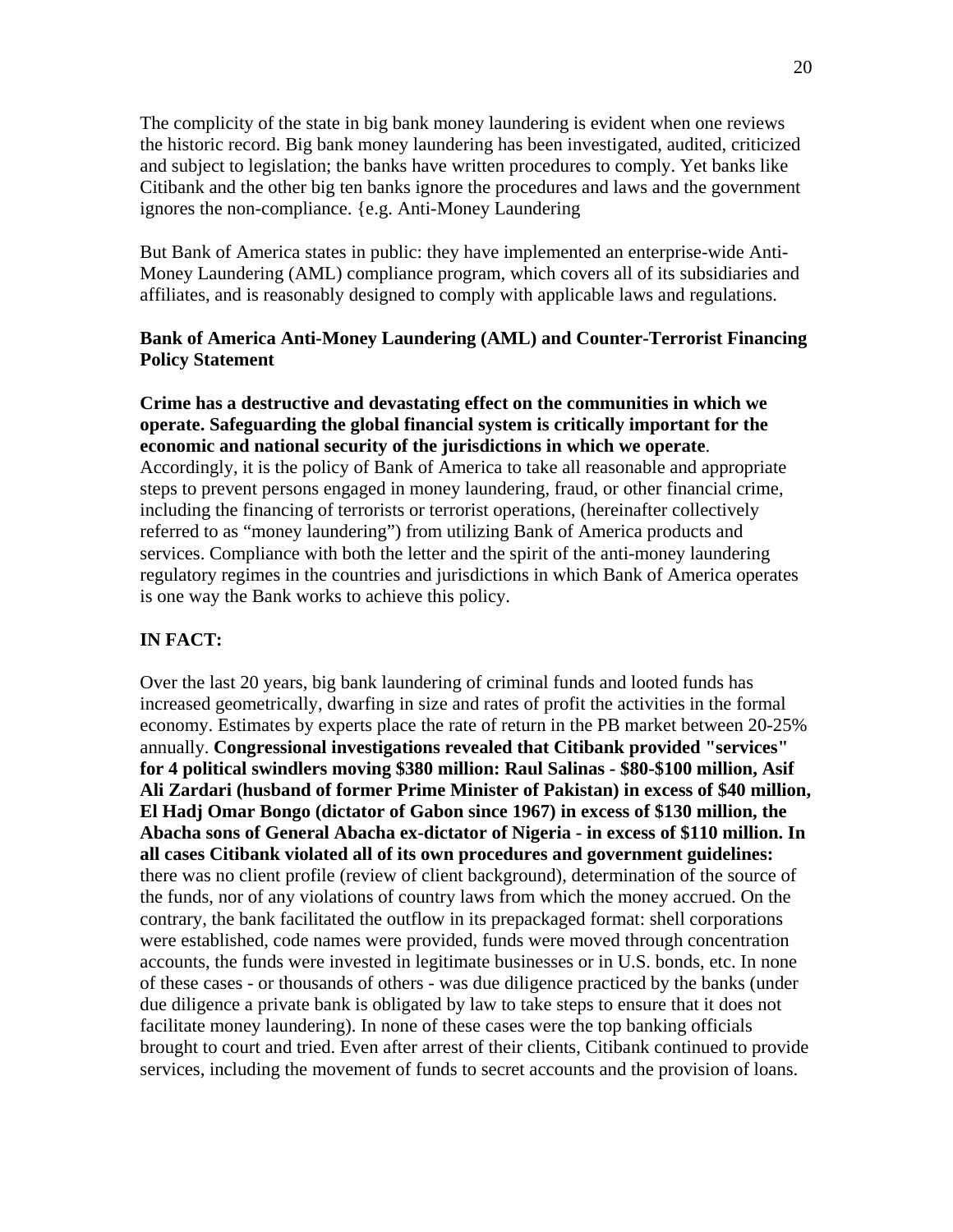Correspondent Banks: The Second Track

The second and related route which the big banks use to launder hundreds of billions of dirty money is through "correspondent banking" (CB). CB is the provision of banking services by one bank to another bank. It is a highly profitable and significant sector of big banking. It enables overseas banks to conduct business and provide services for their customers - including drug dealers and others engaged in criminal activity - in jurisdictions like the U.S. where the banks have no physical presence. A bank that is licensed in a foreign country and has no office in the United States for its customers attracts and retains wealthy criminal clients interested in laundering money in the U.S. Instead of exposing itself to U.S. controls and incurring the high costs of locating in the U.S., the bank will open a correspondent account with an existing U.S. bank. By establishing such a relationship, the foreign bank (called a respondent) and through it, its criminal customers, receive many or all of the services offered by the U.S. big banks called the correspondent.

**Today, all the big U.S. banks have established multiple correspondent relationships throughout the world so they may engage in international financial transactions for themselves and their clients in places where they do have a physical presence. Many of the largest U.S. and European banks located** in the financial centers of the world serve as correspondents for thousands of other banks. Most of the offshore banks laundering billions for criminal clients have accounts in the U.S. All the big banks specializing in international fund transfer are called money center banks, some of the biggest process up to \$1 trillion in wire transfers a day. For the billionaire criminals an important feature of correspondent relationships is that they provide access to international transfer systems - that facilitate the rapid transfer of funds across international boundaries and within countries. The most recent estimates (1998) are that 60 offshore jurisdictions around the world licensed about 4,000 offshore banks which control approximately \$5 trillion in assets.

# **U.S. Banks Help Cartels Launder Illegal Drug Money**

Monday, July 05, 2010

**Wachovia bank recently reached an agreement with federal prosecutors to settle charges that it allowed drug cartels to launder more than \$378 billion through exchange houses it owned in Mexico from 2004 to 2007. Wachovia, now owned by Wells Fargo, was found to have committed the largest violation of the [Bank Secrecy](http://www.fincen.gov/statutes_regs/bsa/)  [Act](http://www.fincen.gov/statutes_regs/bsa/) in U.S. history.**

**Wells Fargo has agreed to pay \$160 million in fines and penalties, which represents less than 2% of its 2009 profits**. If Wells Fargo does pay the amount agreed upon, the Justice Department **will drop all related charges** next March. According to Bloomberg News, "**No big U.S. bank--Wells Fargo included--has ever been indicted**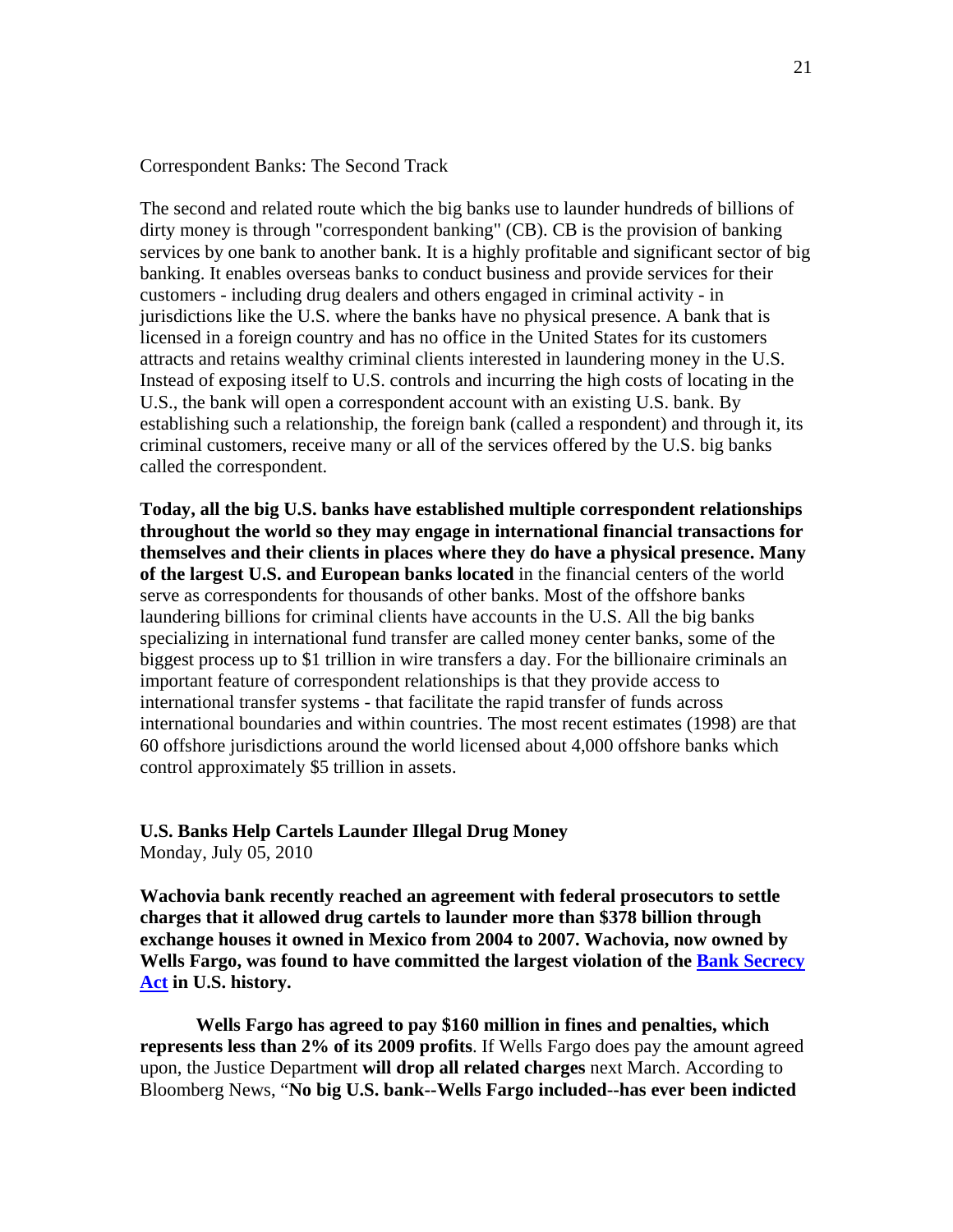**for violating the Bank Secrecy Act or any other federal law. Instead, the [Justice](http://www.allgov.com/Agency/Department_of_Justice)  [Department](http://www.allgov.com/Agency/Department_of_Justice) settles criminal charges by using deferred-prosecution agreements, in which a bank pays a fine and promises not to break the law again."**

**Some of the laundered drug money was used to buy DC-9 planes to smuggle drugs into [Mexico](http://www.allgov.com/nation/Mexico)**. But Wachovia wasn't the only bank to allow illicit funds to move through its accounts. **The aircraft purchases also relied on monies that moved through Bank of America. And American Express Bank International in Miami has twice been fined for failing to detect drug money filtering through its accounts.**

Not just banks have profited from drug cartel money. In February, **Western Union**, which transfers money by wire, agreed to pay \$94 million to settle investigations by Arizona's attorney general.

#### **They were laundering money equal to one third of the GDP of Mexico yet claimed that no one noticed.**

Privacy? Gone and get over it. As a security professional wrote:

DOJ sends order to Twitter for Wikileaks-related account info [http://news.cnet.com/8301-31921\\_3-20027893-281.html](http://news.cnet.com/8301-31921_3-20027893-281.html)

"I guess my DMs [to Jacob Applebaum] are now part of the evidence in this investigation. Not that there is anything interesting there. Of course **when I sent the DMs I assumed that since they were in the clear with no anonymization they were already being hoovered up by the illegal NSA/AT&T internet tap in SF. They already had all this data. This court order lets them now use that evidence in a trial as it was legally obtained."**

**Not just American banks of course:**

**[Jyske Bank fined for laundering](http://www.cphpost.dk/business/119-business/48986-jyske-bank-fined-for-laundering.html)**  Monday, 17 May 2010 Danish bank

#### **Possible conflicts in banking regulations between Gibraltar and Spain have led to a considerable fine for Jyske Bank, according to bank management**

Spanish financial authorities have issued Jyske Bank a 1.7 million euro fine for violating the country's money laundering regulations, reports Jyllands-Posten newspaper.

Activities at Jyske Bank's division in the British overseas territory of Gibraltar are at issue in the case, where the Spanish authorities assert they have been denied access to vital information.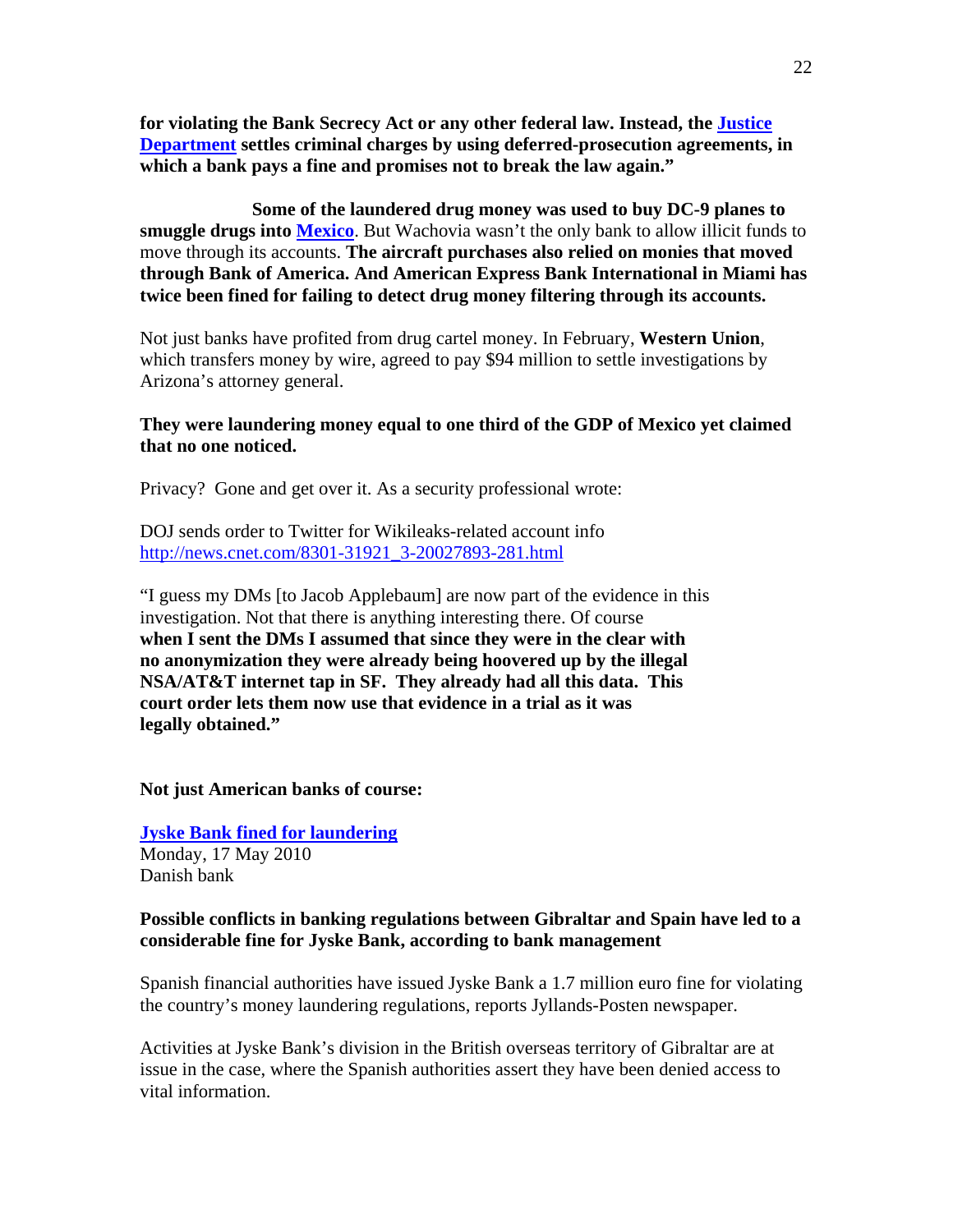In the decision to fine the bank, the violations were described as 'very serious' and Jyske Bank in Gibraltar was cited for failure to properly report, unwillingness to investigate certain transactions, and having inadequate control procedures.

It is the first time a Danish bank has been fined for violations of another country's money laundering rules.

# **Unmasking the Vatican's bank**

Jan 25 2011

ROME, Italy — When Pope Benedict XVI makes lofty statements about the role ethics plays in the economy, he speaks from experience.

Within the Vatican is the only branch of the Instituto per le Opere di Religione (IOR), otherwise known as the Vatican bank. Its ATM uses Latin.

Only Vatican employees and religious institutions are allowed to open accounts in the bank — which you'd think would make it the most moral bank in the world.

So why is its chief, economist Ettore Gotti Tedeschi, under investigation for money laundering?

Italy's Central Bank flagged a 23 million euro transfer from an IOR account in an Italian bank, the Credito Artigiano, to two other accounts as lacking some information now compulsory under EU-mandated anti-money laundering laws. So prosecutors seized the money, froze the IOR account, and opened an investigation.

This embarrassing "misunderstanding" — as the Vatican called it in a [note](http://www.agensir.it/pls/sir/v2_s2doc_b.rss?id_oggetto=201041) published in its newspaper, l'Osservatore Romano — managed to turn the spotlight again on an institution that has been involved in many murky affairs.

"The IOR is not a bank in the normal definition of the term," wrote Vatican spokesman Federico Lombardi in a recent [letter](http://www.radiovaticana.org/en1/Articolo.asp?c=424861) to the Financial Times. In fact, it doesn't lend money or act as a consultant to businesses.

"It is more a fund deposit and transfer institution than a bank," said Carlo Marroni, a Vatican expert with Il Sole 24 Ore, Italy's financial daily. IOR doesn't invest in the stock market, he thinks, "though they operate on the currency or bond market, or buy gold." To trade in world markets it must go through other banks, such as the Credito Artigiano.

It is hard to pin down the value of IOR's holdings. "It doesn't publish a budget or an annual report," Marroni said. "It is usually held that it has 5 billion euros in deposits, but I don't know how exact this figure is."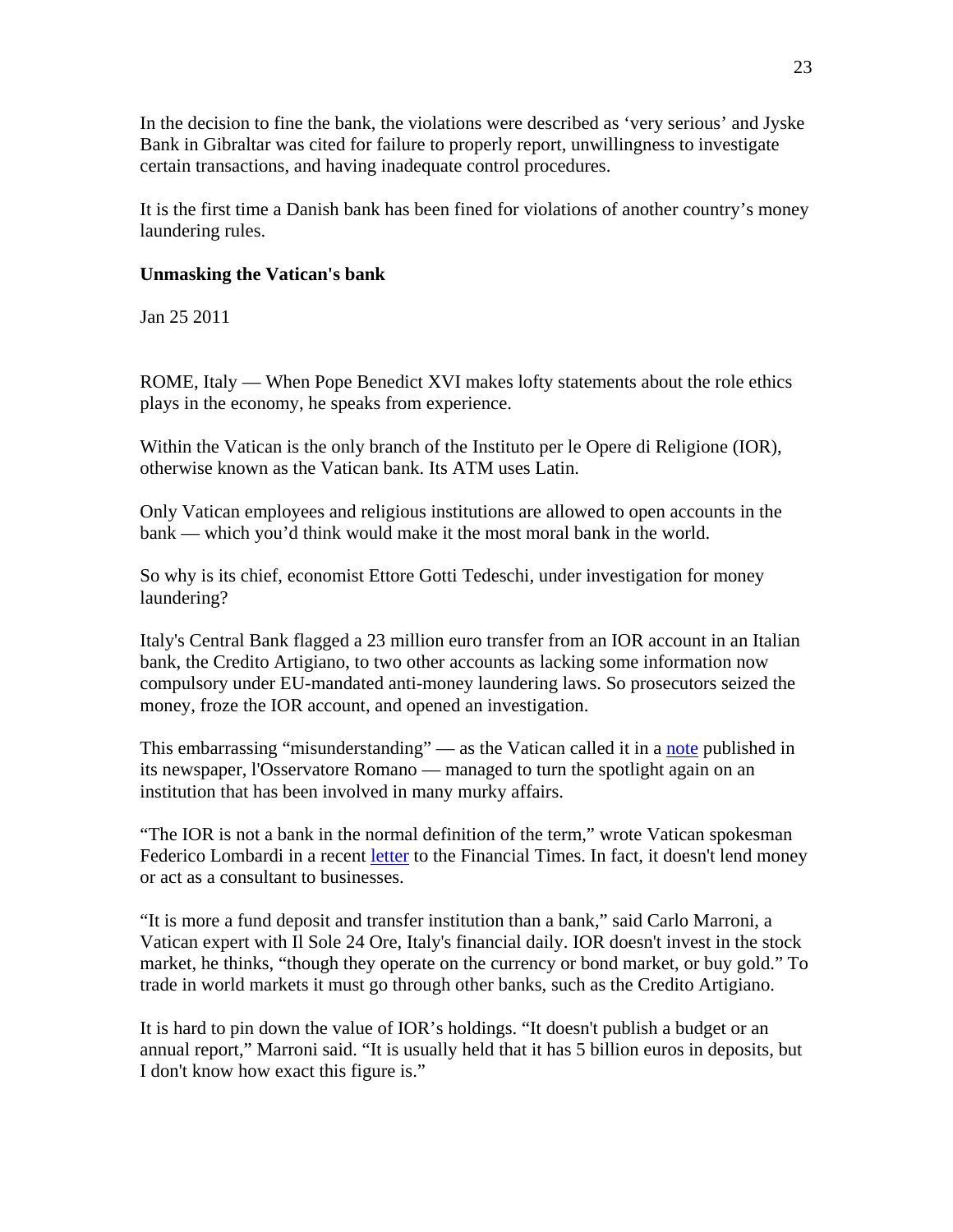Another often reported figure is that accounts turn a 13 percent yearly interest — taxfree, like the Vatican itself.

But, "I think it's much less than that," said Marroni. A leaked document from 1987 published in a recent book that made headlines here, "Vaticano Spa" — Spa being the acronym for publicly traded companies in Italian — showed that an IOR account yielded a 9 percent net interest.

#### **IOR's biggest asset, anyway, is its secrecy — all its accounts are identified only by number. This secrecy has been used for unholy goals.**

Some of them have been documented in full. The author of "Vaticano Spa," Gianluigi Nuzzi, gained access to the archive left by the late Monsignor Renato Dardozzi, a key player at IOR from 1974 to the late 1990s. He used it to investigate the bank's involvement in money-laundering for Italian politicians and even mafia bosses. In a letter published by Nuzzi, **the previous president of the Vatican Bank, Angelo Caloia, confessed worriedly to cardinal Angelo Sodano, John Paul II's "prime minister," that IOR had served to "clean" bribes and that it held ciphered accounts for Catholic politicians, such as seven-time prime minister Giulio Andreotti.**

When Banco Ambrosiano head Roberto Calvi, know as "God's Banker," died under Blackfriars Bridge in London in 1982, the Vatican Bank was then the main shareholder of the Banco.

**The American head of IOR at the time, Illinois-born cardinal Paul Casimir Marcinkus, a former body guard to Pope Paul VI, resorted to Vatican immunity to avoid prosecution by Italian judges.** He died in 2006 and has often been blamed for the scandals that plagued the bank in the 1980s.

# **Wolfsberg Group**

UBS remains strongly committed to promoting the development and implementation of anti-money laundering (AML) standards for the financial industry as a whole, thereby contributing to wider efforts against money laundering. As an example of this, UBS was one of the driving forces behind the launch of the Wolfsberg Group, which issued its first global AML principles in 2000.

**UBS banker arrested over money laundering**

#### **Brazilian authorities launch investigation into Swiss banks UBS and Credit Suisse and US insurer AIG** Michael Herman and AP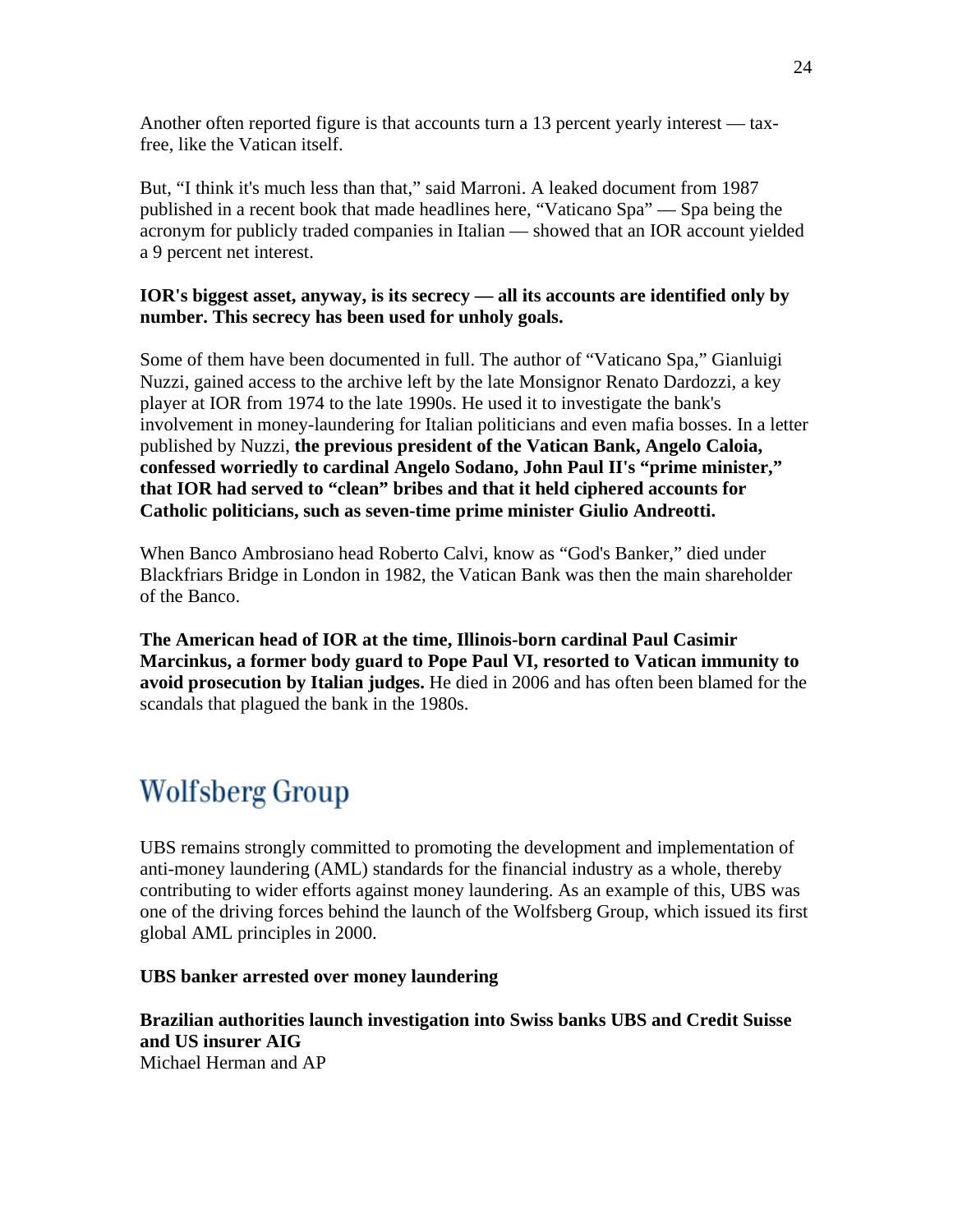A banker from UBS' wealth management group was one of 19 people arrested by Brazilian police last night in connection with an anti-money laundering investigation that is also targeting the rival Swiss bank Credit Suisse and AIG, the US insurer.

UBS confirmed that a Swiss employee in its wealth management and business banking division had been detained.

It said that the bank was looking into the matter but declined to name the banker concerned or comment further.

The arrest was made during an investigation into an alleged scheme that allowed Brazilian companies to avoid taxes by laundering money through Swiss banks and the US insurance group, a detective from Brazil's federal police said.

Clariden Leu, a private banking subsidiary of Credit Suisse, confirmed that one of its employees had also been detained. Credit Suisse decline to comment.

In a statement, a federal judge named UBS, Credit Suisse and AIG as the financial institutions under investigation.

AIG said that it was "not aware of any wrongdoing by any AIG employee".

OR

**[Barclays, UBS, HSBC, Royal Bank of Scotland Involved in Money Laundering for](http://publicintelligence.net/barclays-ubs-hsbc-royal-bank-of-scotland-involved-in-money-laundering-for-corrupt-nigerian-politicians/)  [Corrupt Nigerian Politicians](http://publicintelligence.net/barclays-ubs-hsbc-royal-bank-of-scotland-involved-in-money-laundering-for-corrupt-nigerian-politicians/)**

October 13, 2010

**Barclays, HSBC, UBS, others 'fuel corruption in Nigeria'** 

**Barclays, HSBC, NatWest, Royal Bank of Scotland and UBS – have been linked to money laundering scam over which some corrupt Nigerian politicians were indicted.**

A report entitled 'International Thief' from Global Witness, a Non-Governmental Organisation (NGO) that exposes the corrupt exploitation of natural resources and international trade systems, drives campaigns to end impunity, resource-linked conflict, and human rights and environmental abuses, accused the banks of fueling corruption in the world's most-populous black nation.

In a 40-page report published yesterday in www.globalwitness.org, Global Witness said that the five banks had taken millions of pounds between 1999 and 2005 from two former governors accused of corruption (Diepreye Alamieyeseigha of Bayelsa State and Joshua Dariye of Plateau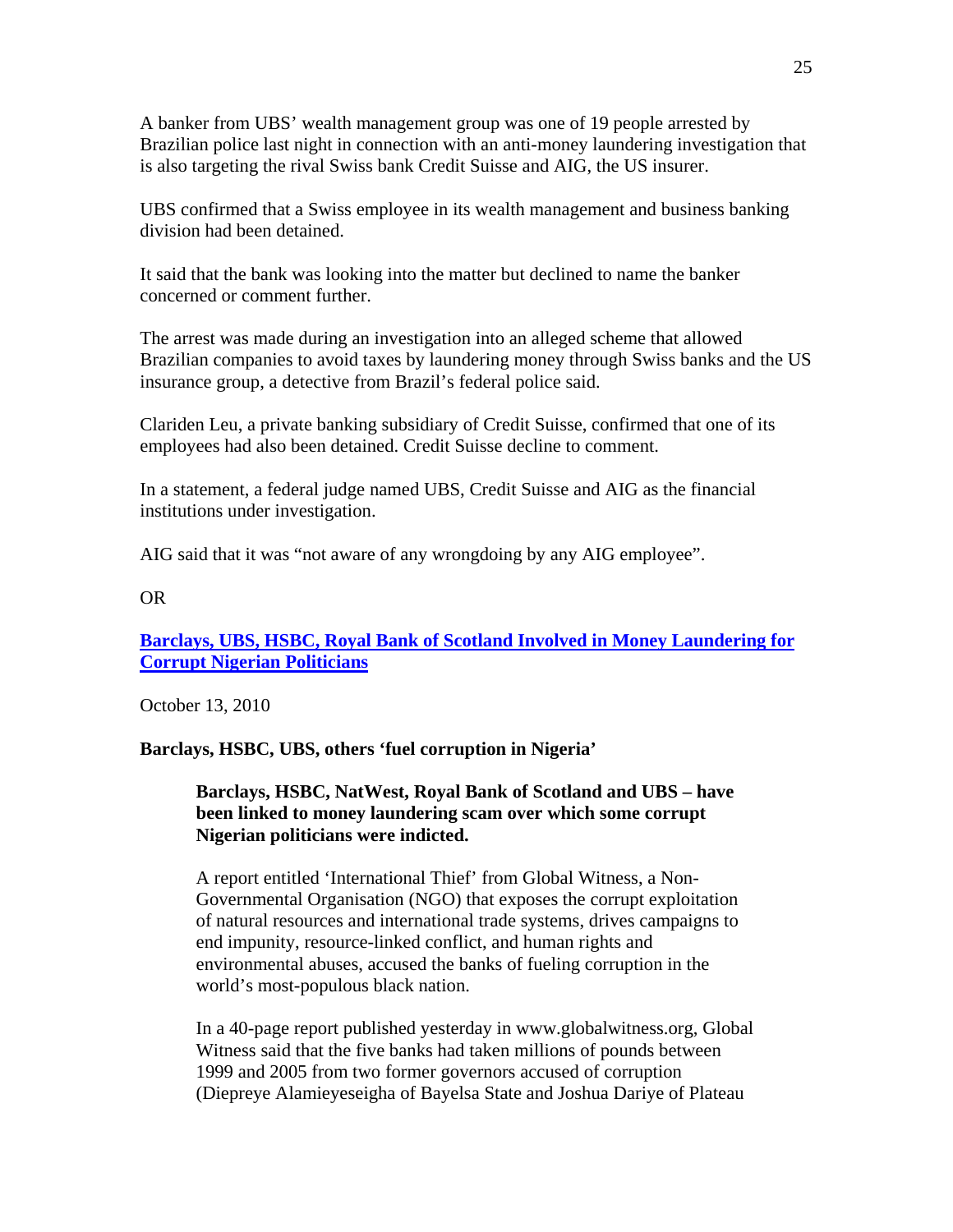State), but had failed sufficiently to investigate the customers or the source of their funds.

**WHISTLE-BLOWERS AND TEAM-PLAYERS** (see excerpts from my column on the subject below)

Either one counts on a CONTEXT that supports "truth-telling" or one has to build a context in which one can find trusted colleagues and tell the truth in a small group and develop strategies based on that truth and commitment. PRIVACY IS NOT AN ISSUE FOR THE INDIVIDUAL. THAT FOCUS IS RED HERRING. SECURE COMMUNICATIONS AMONG TRUSTED COLLEAGUES IS THE ISSUE. (See: Tunisia, Iran, Egypt, Syria for recent examples.)

In my last conversation with Gary Webb, I asked if his work on "Dark Alliance" was worth it. He said:

**Was it worth it? Yes. The CIA admitted it. I know it was the truth, and that's what kept me going. I knew I was right.** 

**My eyes were wide open. I knew what I was getting into. The kids suffered. I had the paper behind me – I thought. Support came from all sorts of places. Especially African Americans. My wife was OK with it. She was used to me getting death threats.**

**You get one chance in a lifetime to do the right thing. If you don't do it, you surrender, and then they win. These are the worst people on earth that you're dealing with – they lie, plant stories, discredit and worse for a living and have the resources and the experience. But somebody's got to do it. Otherwise they win.**

When he killed himself, I thought of this late-night conversation. Who in fact won?

**Since 9/11 the Media Complex has hammered at the loss of under 3000 lives as a criminal act justifying a global response that included torture as a standard methodology, numerous wars and special forces activities, and the hoovering of American comms without warrants. The cartel wars have cost more than 35,000 lives and some of the banks named above are complicit in their murders. That you can read it here is an example of how free speech functions as a bleeder valve, so long as it does not lead to action. If it leads to action – e.g. MLK Junior, Malcolm X, Fred Hampton, etc. – it is not tolerated so easily.**

[\[Casa de Cambios, NAFTA, 22,000 Dead](http://globalorganizedcrime.foreignpolicyblogs.com/2010/08/04/casa-de-cambios-nafta-22000-dead/) by Kathleen Miller - August 4th 2010

 **Law enforcement officials often suggest money laundering is too complex a process for the average person to understand. Factor in an understandable concern**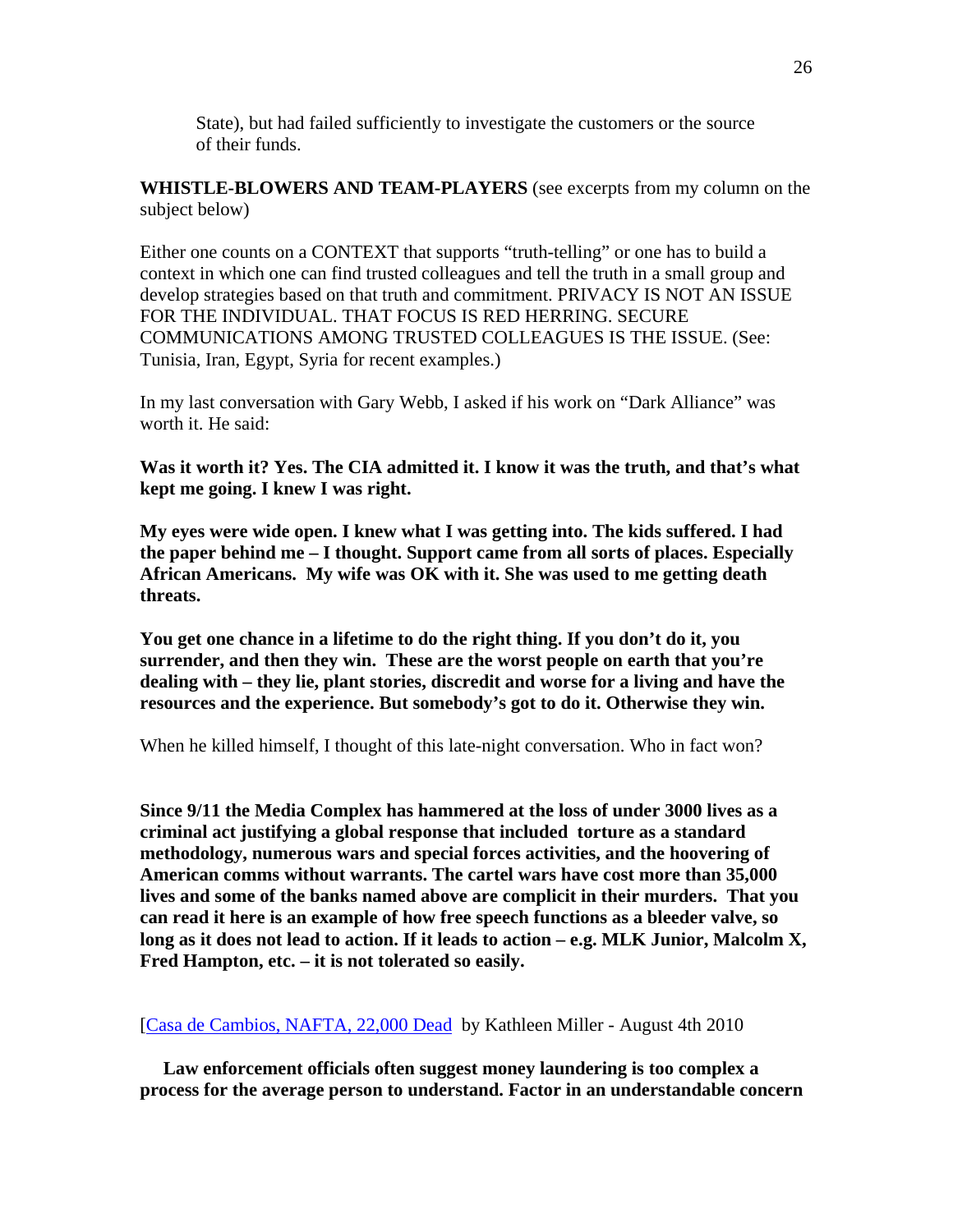**that interfering, even from afar, in the business of big banking could always affect one's own bottom-line, and you can see why reports of financial crimes do not receive the same attention, in the press, from the public or the government, as say, Lindsay Lohan's sentencing for too many DUIs.** 

W**hat we need perhaps is a simpler view of how the US-Mexico banking relationship supports transnational crime and how that relationship is nourished and sustained by NAFTA.** We also need to understand what part the wire transmitting operations know as "Casa de Cambios" (CDCs) play, and why, in the case of Wachovia's laundering of millions in dirty dollars, these CDCs have been so critical to success.

NAFTA, which created a unified trade bloc, also created a transnational financial bloc. During the last two decades, foreign institutions have been binging on a menu of mergers and acquisitions, acquiring significant interest and, in some cases, outright control of banks and other financial services providers in Mexico.

Large, powerful US banks like Wachovia, Bank of America, American Express, Citigroup, Spain's BBVA and London-based HSBC have been setting up shop in a nation burdened by a \$39 billion per annum illegal drug industry, a history of corruption in both the private and public sectors, and ongoing civil unrest spawned by the quest for criminal control of Mexico's drug trade.

One important result is an opportunity for cash to move unimpeded from Mexico's casa de cambios to their accounts in Mexican banks, and then to correspondent accounts in US banks. Drugs move from Mexico into the U.S., and drug money then moves south, through Mexico, and back to the U.S. or wherever the trafficker wants his 'clean' money to land.]

February 7, 2009 (LPAC) **In the mid-1990s, George Soros reportedly gave a \$50 million personal loan to the Colombia financiers, the brothers Gilinski -- Jaime and Isaac Gilinski, to support their takeover of the Banco de Colombia, which had been privatized.** Soros reportedly gained about a 9% interest in that bank. The Gilinskis were majority owners of Banco de Colombia for about three years, then sold it, but may have retained a minority interest. **Soros may have invested more in the bank after the Galinskis moved out of control.**

On October 4, 2000, PBS interviewer Juan Williams spoke with **Carlos Toro, a childhood friend of Colombian drug cartel leader Carlos Lehder. Toro was an informant for the Drug Enforcement Agency** who helped put Lehder and others in jail, and then went into the Witness Protection Program.

"MR. TORO: The Colombian banking industry and also Colombian banks that had subsidiaries in Miami and Panama working very closely with us.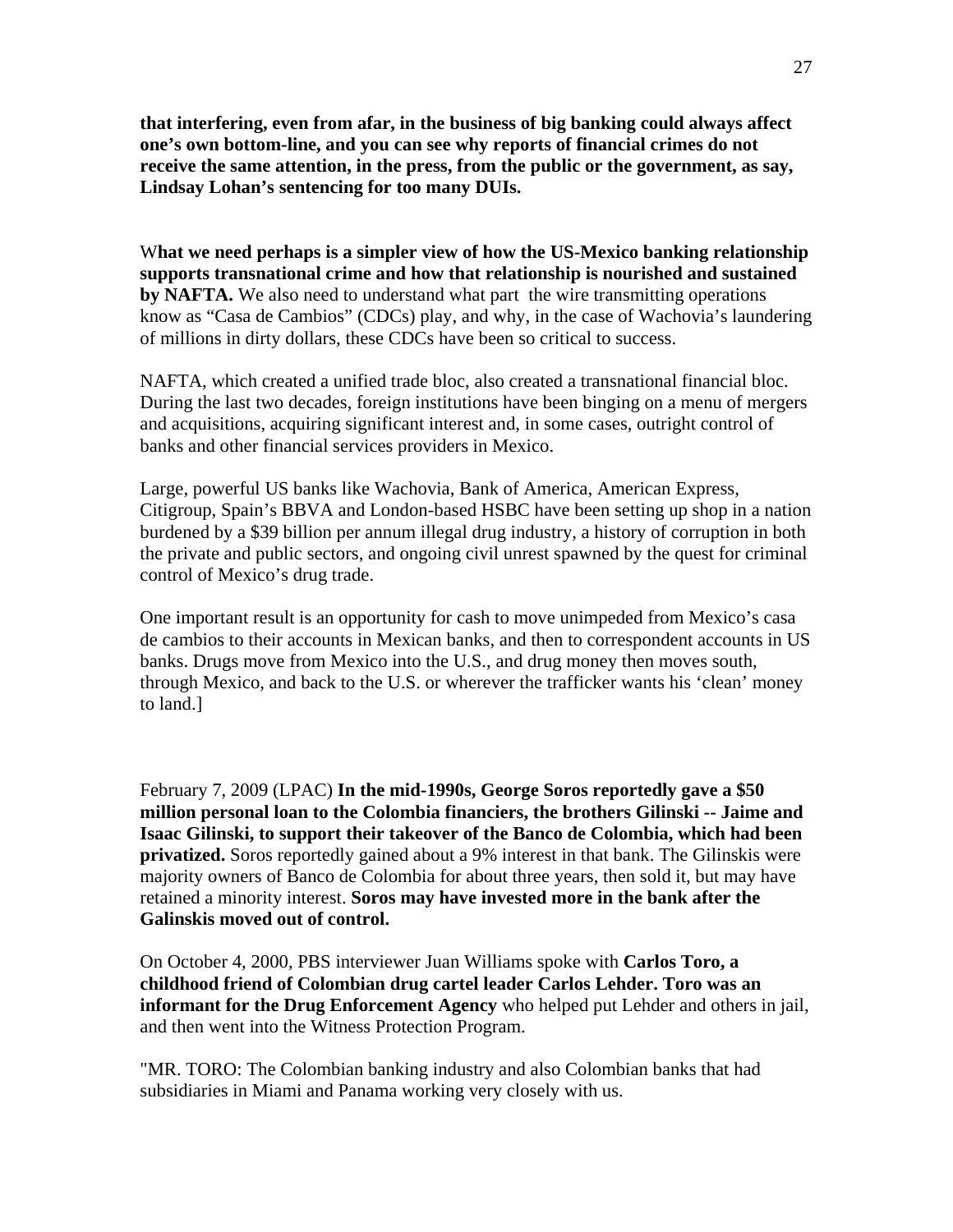**"In those days...we had Colombian banks, Banco De Colombia, Banco [unintelligible], Banco Cafetero [ph], Eagle National Bank of Miami. We were allies. In those days--and maybe Steve knows how Eagle National Bank was a powerful aid for us between 1980 and 1984.**

**"MR. WILLIAMS: But the cartel did not own the bank. It was simply allied with the cartel.**

## **"MR. TORO: The cartel didn't own the bank in front of FDIC, but we own the bank...."**

In 2003, the Lubavitcher organization at Harvard University held a ceremony honoring the same Jaime Gilinski of Cali, Colombia, because he gave the money to build their headquarters; Alan Dershowitz spoke at the same or another ceremony honoring Gilinski, saying Gilinski's action would work against anti-semitism at Harvard. The Lubavitcher introducing Gilinski called him "the leader of Jewish communities throughout Latin America."

**On March 31, 2005, the Federal Reserve issued a cease and desist order to the Eagle National Holding Co. Of Miami, Florida, owner of Eagle National Bank of Miami, banning transactions between the company and other financial organizations controlled by the holding company's chairman, Jaime Gilinski; the Galinski companies are controlled by a trust owned by the Gilinski family.**

# **WHAT IS THE IMPACT ON SERIOUS WELL-INTENTIONED SECURITY PROFESSIONALS?**

# **SEE: "Northward into the Night" in Mind Games**

One security professional noted after Def Con 2010, "there are a lot of neat stories out of DefCon/BH this year. But they all seemed to revolve around:

- Attacks are sexy
- **- The sky is continuing to fall**

I saw **very few defensive technologies and techniques** being presented. I don't recall reading about \_anything\_ defensive in the press. some stats about attacks, but that just paints a picture of how bad things are. GSM attacks, ATM attacks, social media attacks, etc all got many write-ups. Honestly, I can't recall reading anything about defense.

I'm pretty frustrated with the state of the industry right now. Finding a single vuln will get you on national news. Selling the same defensive tech for 20 years makes you a ton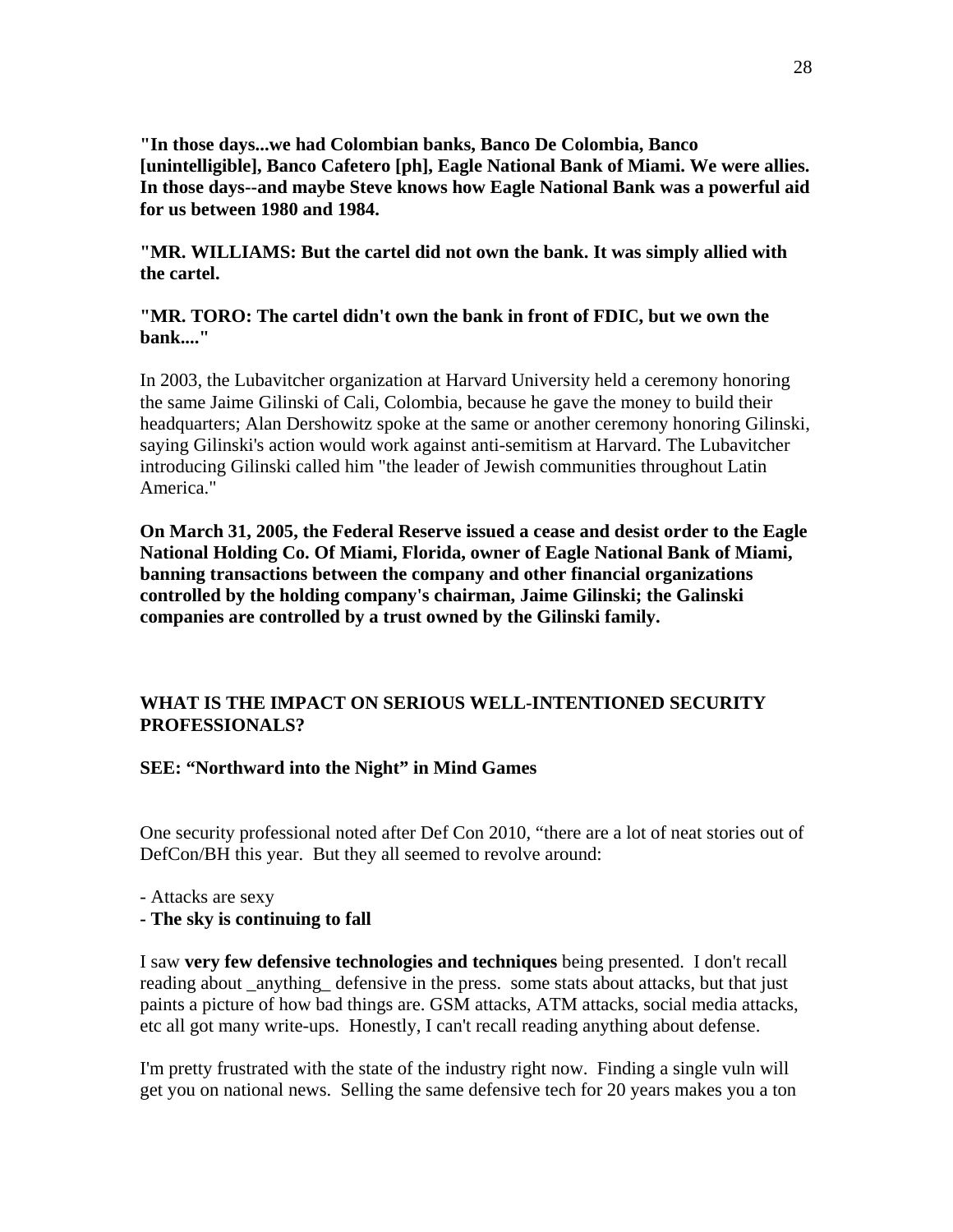of money. **Finding ways to actually deal with the fact that orgs are getting 0wned every day by ppl who are clearly targeting specific access is met with a test pattern.**

Another said the seemingly obvious:

"The attack is sexy. Publicizing the attack is sexy and can perpetuate the FUD cycle as well. :(

IMHO the focus is still on "stuff" to be placed on top of a flawed underlying foundation. Ergo we never can really get to 'acceptable' levels of infosec unless either we a) rip out the networks and start from scratch again, or b) change the competence of corporate/govt infosec folks to not tolerate mediocrity and empower them with the authority, resources, and support to do what it takes to "do it right." Otherwise we're just throwing good money after bad and perpetuating the status quo. It's why I no longer do pen tests or red teams, because folks don't really learn from our findings, they just want to check-the-box each year. So for me, why bother? I'm not making a tangible difference anymore, so if clients don't care, apart from maybe making a nice profit on a gig to offer recommendations that I know will be ignored, why should I?

There are some pretty good papers discussing the economic incentives of keeping the state of infosec just as-is, because it's beneficial to vendors / consultants. You know, like how the pharmaceutical industry likes it when folks stay sick so they can sell more drugs. Nobody wants a "cure" -- the "vendors" don't, and the "patients" just chalk incidents up as the price of doing business in cyberspace and look for a palliative, rather than a curative.

Another said: **the problem is that to tell the truth, one has to 1) not be a vendor and 2) be willing to spill the beans on getting owned. There are very few people that are willing to get up and say "I work security, my job is to prevent intrusions, we get owned a lot (so I kind of fail at my job), sometimes it is really bad, and here is how we deal with it."**

Telling someone how you have to reverse engineer 0day attacks and unravel complex malware \*as fast as possible\* can be very sexy, and using real world examples to back it up really helps bring the message home.

In airing the dirty laundry you reveal defensive techniques you have adapted that in many cases actually work at stopping the bad guys (or at least some of them for a while). But by speaking about these techniques publicly you are telling your enemies how to adapt, so you have yet another sexy aspect of defense you can discuss**.**

Another: **even when we do our jobs correctly, we're all still going to get owned. The real challenge is getting business leaders to accept that reality and allow us to redirect funding to programs that help companies deal with that reality**.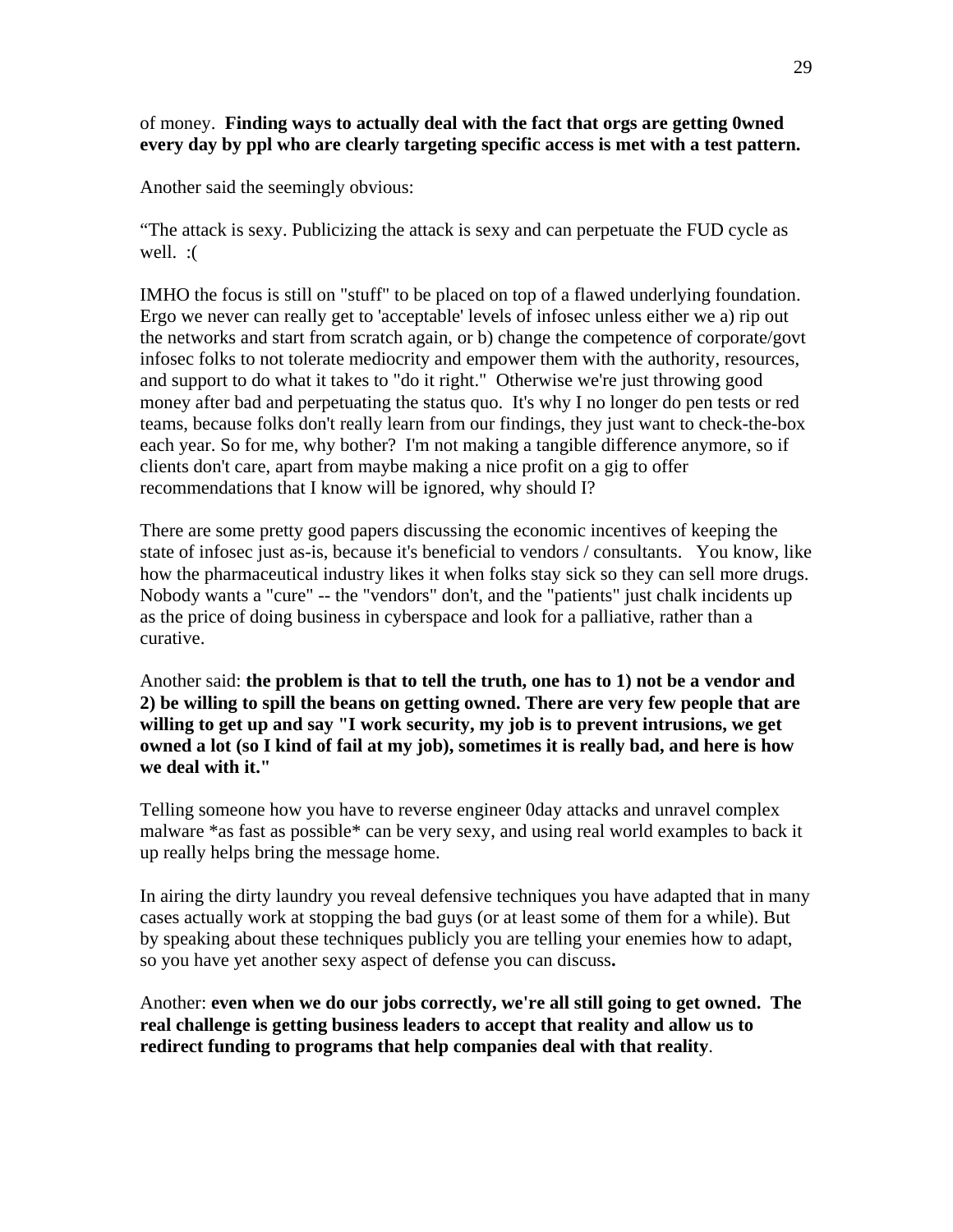And another:Attacks can be simple, silver bullet, and developed by one guy. This makes them easy to describe. Defenses are mulitlayered and have timelines of years and take teams of people to implement. defense is boring because we already know what to do. It is not a technology problem but a business problem. That is why one of my focuses is to make application security as cheap and consumable by the masses as possible.

And another: After working mostly in red teaming and pen-testing, I took a job running security for a hedge fund for a few years. Working defense is distinctly more challenging than offense for unexpected reasons, and this is how I saw it as being different:

#### **1. You are held back by people and processes, not technical challenges**

**2. Success is the result of thoroughness, not cleverness**

#### **3. Success is gradual and continual, not sporadic and elusive**

On offense (pen-testing or research), you find yourself thinking, "If only I could figure out how to do X". On defense, I found myself thinking mostly, "If only I could get soand-so/everyone to do X". The solutions and improvements were largely nothing magical, but more like eating your vegetables. You know that you should do it, you just have to do it consistently and thoroughly over many years to obtain the benefits. And let's face it, eating your vegetables isn't exactly new or "sexy", but the results of doing so over many years may be.

#### **WHISTLEBLOWERS AND TEAM PLAYERS** – revisited

It was only after whistleblowers came out of the closet during the Great Economic Deflation that Time Magazine honored the practice of what team players call "ratting out your pals." Conservative magazines like Time may give lip service to whistle blowing in the abstract but never champion whistle blowers until after they have sung. Instead they support the conditions and practices which make whistleblowers a threat in the first place.

Whistleblowers are a reminder that ethics must be embodied in real flesh-and-blood human beings who put themselves on the line. Unless our deeper beliefs and values become flesh, they are words words words designed to make us feel better, rationalize misdeeds, and send distracting pangs of conscience straight into space.

If you have never known a real flesh-and-blood whistleblower, **see** the film "The Insider" for a good portrait. The film confirms the conclusion of a Washington law firm specializing in whistleblower cases that lists motivations for whistle blowing – money, anger and resentment, revenge, justice – and eliminates all but one as sufficient to carry a whistleblower through the abuse they will face. Only acting from a pained conscience will sustain a whistleblower through the ordeal.

During a recent speech for accountants about ethics, our Q&A moved quickly into the gray areas where accountants spend much of their time. Outsiders think accountants live in a black and white grid with simple answers but in fact they wade through a swamp of maybe this or maybe that.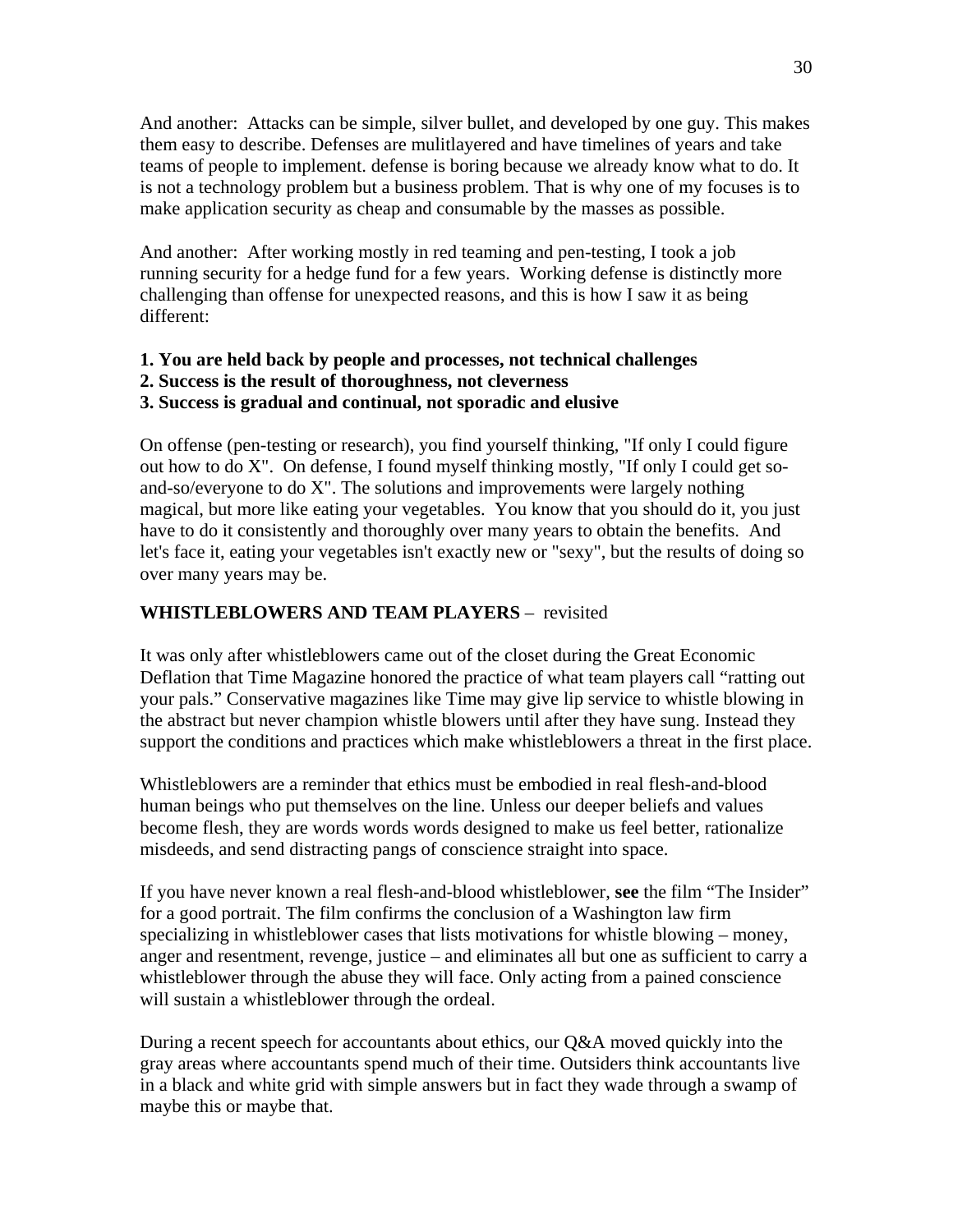**Accountants are paid whistleblowers**. Accountants are intended to be in the corporate culture but not of it, to use company books like mirrors to reveal the truth and consequences of choices. That's why it is so difficult to do the job right.

The tension comes from the fact that only an individual can have a conscience. An institution or organization can develop a culture that supports doing the right thing only when a leader pursues that objective with single-minded intensity. Left to themselves, all cultures are based on survival, not telling the truth. Cultures reward team players, not whistleblowers. In all my years as a teacher, priest, speaker and consultant, I have never seen a culture with a conscience.

A cop friend reminds me that the first time a rookie cop sees his partners beat someone up in an alley or notices that money or cocaine doesn't always get back to the station, he is closely watched. The word goes out quickly that "he's OK" or "watch out for him." Those that are OK move up. The cop is a practicing Roman Catholic and noted that recent scandals in the church are symptoms of the same dynamics.

Institutions usually encourage disclosure only when it no longer matters. Operation Northwoods – the desire by the Joint Chiefs of Staff in 1962 to eliminate Fidel Castro by sinking refugee boats from Cuba, attacking our own base at Guantanamo, and planting terror bombs in American cities – was revealed by James Bamford in his book "Body of Secrets," but nary a peep of outrage greeted revelation of the treasonous scheme. When the Church apologized to Galileo for torturing him four hundred years after the fact, it raised the question of how an institution had so lost its moorings that someone might think an absurd gesture like that had meaning.

Why are so many of your heroes, I was asked, people who were assassinated? Why do names like Jesus, Lincoln, Gandhi, and Martin Luther King, Jr. keep showing up in your conversation?

I think it's because they embody what it takes to make a stand on behalf of the truth. They were all human but found the courage to blow the whistle on the cultures of death our institutions create. Their reward was getting whacked.

Make no mistake, those who articulate or embody an upward call always inspire ambivalence. A disciple of Gandhi said that even those who loved him most were secretly relieved when he was murdered because for the moment the pressure was off. Jesus as icon is malleable in the hands of his institutional custodians whereas Jesus the Jew in the street was a real pain.

In an era characterized by increasing secrecy by the government and the gradual but progressive surrender of our rights, it's only a matter of time until some malevolent design ripens and bursts into the sunlight because some whistleblower just can't stand it another minute. Some team player, their motives mixed but their conscience pricked,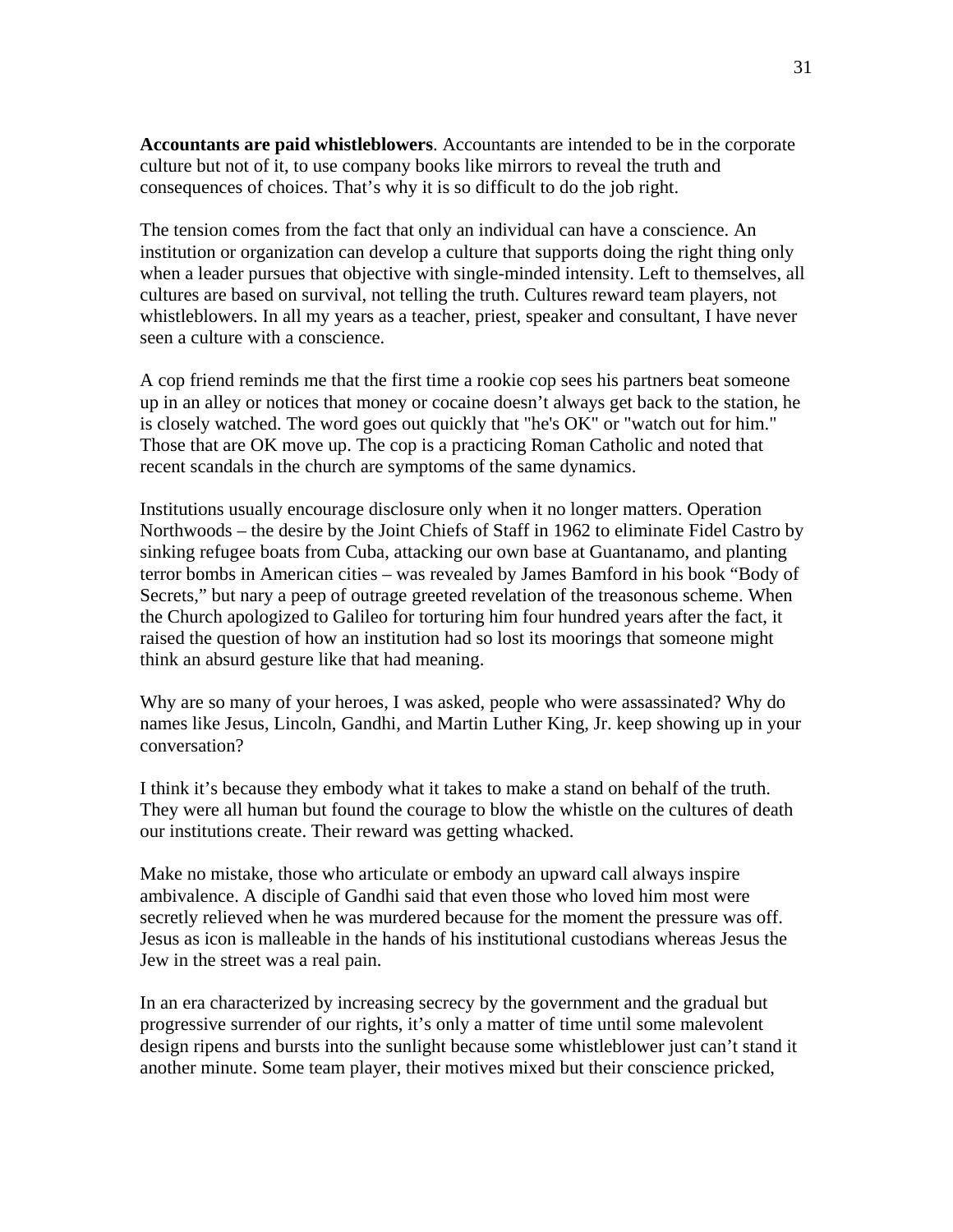will tell the truth. That's the only way to have accountability when those with power and privilege remove transparency from the processes of government and business.

When a mainstream Midwest woman asks how she will tell her grandchildren what America was like before the Great Change, how she will explain openness and disclosure, the Freedom of Information Act, guarantees in the Bill of Rights … then I know that we don't need a weatherman to know the direction of the wind and see the firestorm on the horizon. Signs of the times grow on trees like low-hanging fruit, ripe for the picking.

We are all team players, all of us some of the time, some of us all of the time, but we each have our own particular crossroads where we must decide if our words will become flesh. It is never easy and there are always consequences. Only integrity will see us through to the bitter end and none of us really know if we have it until it is tested.

#### **Again, what is the real state of the craft?**

"A lot of people - and particularly non-technical leaders - aren't willing to ask the next round of hard questions because they haven't come to the realization that what we've currently got is fundamentally broken. There are folks out there still trying to perfect AV and IDS mouse traps. I suggest that no "big data" solution is going to magically solve the problem of the "I have to see it first in order to detect it later" brokenness that represents the foundation of the vast majority of our controls.

Why raise this as an important step? Because I wonder if one can initiate honest dialog about fundamental change without acknowledging the need for that dialog. (i.e. This shit doesn't work, now lets start the hard conversation about real change)

Risk and accountability. our inability to accurately identify and convey technology risks kills us. What is the cost of Adobe Reader vulns when they are used to steal your CAD diagrams that result in knock-off parts being manufactured in China? That's an extreme example, but this conversation needs to occur AT EXECUTIVE LEVELS. if we don't start the dialog with honest assessments and realistic assumptions we have zero hope of moving forward. And I think that starts with "give up on x technologies - they are at the end of their lives."

a lot of the "shocking" public realizations that have transpired the last 12-24 months (Zeus, wikileaks, stuxnet, the HBG fiasco) are the formalized and weaponized materializations of what we knew was possible all along.

Software security problems in all sorts of goods and services? Check. Greater societal dependence on this technology? Check.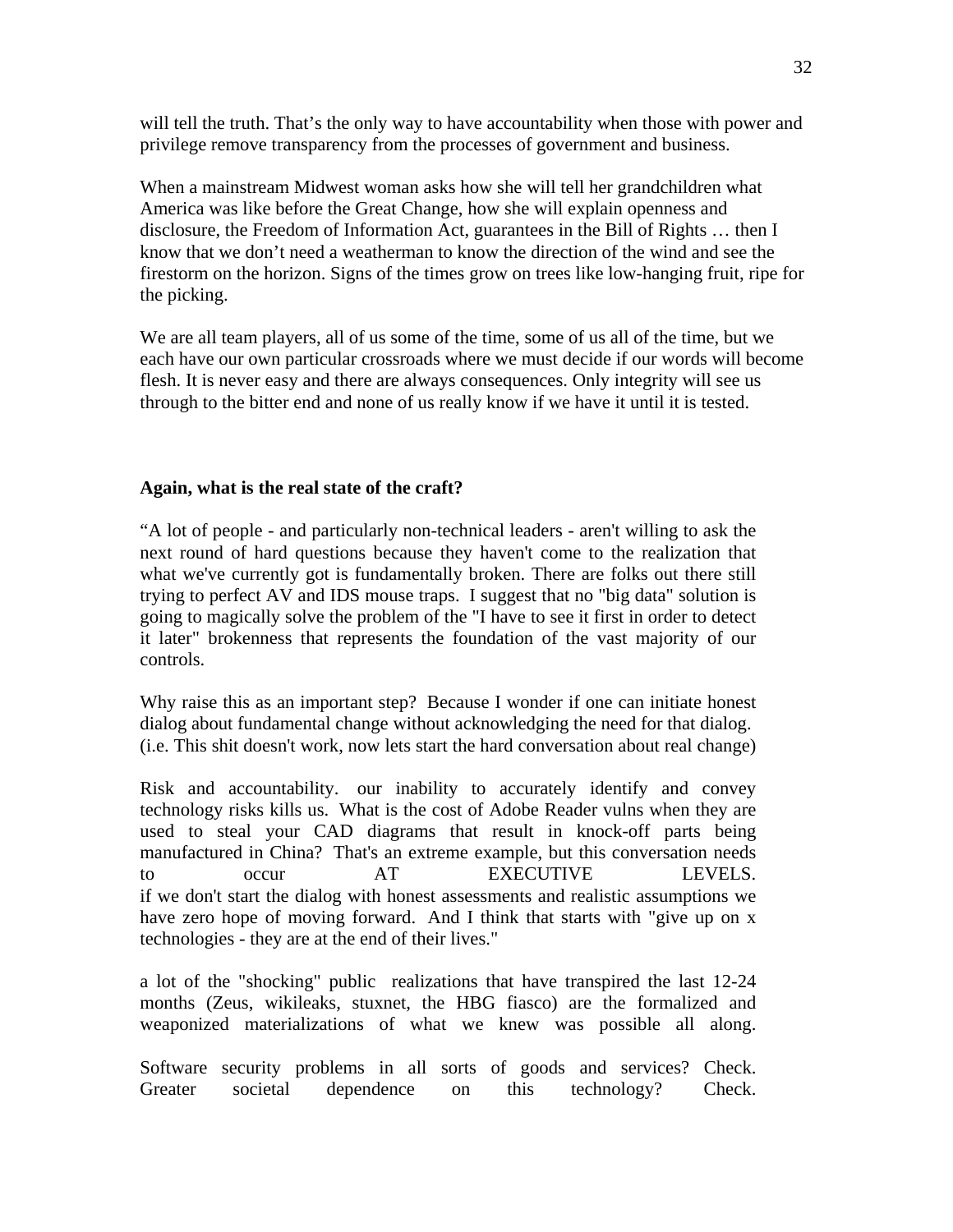Greater complexity? Check. People selling 0day to god knows who, for money? Check. Professional development of digital weaponry? Check. Black market economy? Check. Industrial espionage? Check. (Although this is not exactly new...) Leaked information? Targeted information? Traded information? Check. Intelligence agencies outside of the USG that have growing capabilities? Check. Real world ramifications to all of the above? CHECK.

and another:

I guess it basically comes down to handling risk. You assume the worse risk scenarios possible, and proceed to develop trust models that usually don't fully mitigate all risks. You simply are mitigating your fear. It isn't "how much security do I need until I have no risk" it is "how much security do I need until I can live comfortably with the various risks I feel I am facing".

#### **REPRISE: ENDING WHERE WE BEGAN**

**"The price one pays for pursuing any profession or calling is an intimate knowledge of its ugly side." – James Baldwin**

**"Whoever battles monsters should take care not to become a monster too, For if you stare long enough into the Abyss, the Abyss stares also into you." - Nietzsche, Beyond Good and Evil, chapter 4, no. 146**

#### **THE BIGGEST LESSON:**

#### **THINGS ARE NOT WHAT THEY SEEM**

e.g. making jihadist web sites more robust. In Mind Games, read at least the introduction to "Zero Day Roswell."

**security is more than implementation of software & hardware. it's creation of a geopolitical structure than enables us to believe tomorrow will be like today. It is the amelioration of the anxieties of life, often using fictitious narratives as a way to say "there there" as we tuck in society for the night with a kiss.** 

e.g. we recontextualize anomalies as known events, so they won't be feared: a terror attack degrades the mind of society. an accident does not.

**assassins** – always said to be an anomalous lone gunman. As Dulles, former CIA Director, told the Warren Commission, when asked about the plot to kill Lincoln and a simultaneous plot to kill Andrew Johnson – "that proves my point."